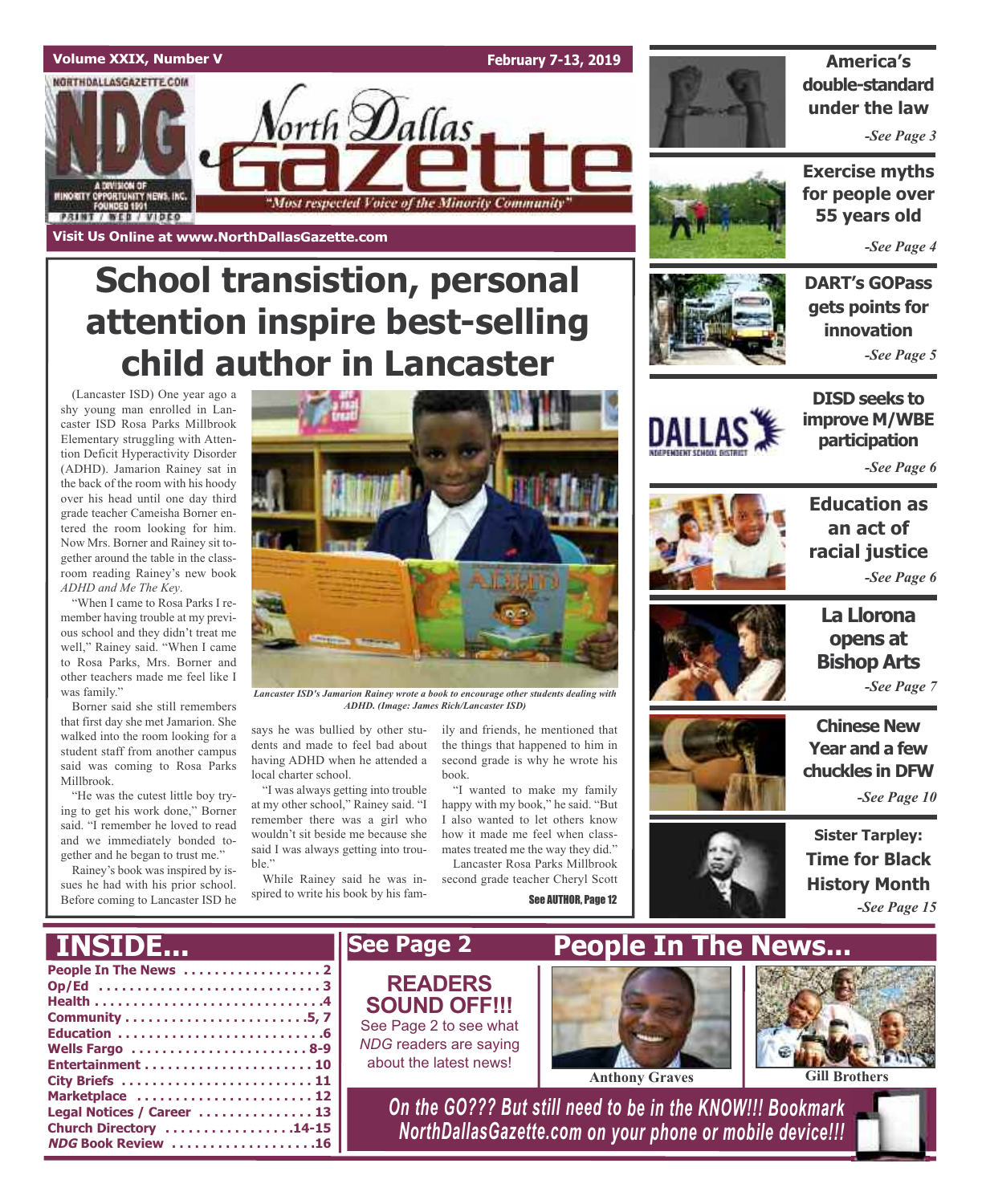### **People in the News www.NorthDallasGazette.com**

### **Anthony Graves**

By Jeffrey L. Boney NNPA Political Analyst

Imagine spending nearly two decades in prison for a crime you never committed. Even worse, imagine spending 12 of those years behind bars on death row.

That is the story of former Texas death row inmate Anthony Graves, whose case garnered international attention after he was wrongfully convicted of multiple homicides in 1992. Graves was sentenced to the death penalty.

Graves' sentence was overturned in 2006. Then, after having to deal with

When three brothers, Collin (13), Ryan (10), and Austin Gill (8), sought out to start a business to make them extra money, giving back to their community and drawing in eco-conscious consumers was at top

**Gill Brothers**

Titled Frères Branchiaux, their candle and home fragrance company aims to "…help savvy, eco-conscious consumers who wants to beautify and enhance their environments with lush and unique fragrances that are non-toxic,

of their minds.



countless legal loopholes and roadblocks, he was forced to fight and wait another four years in order to be fully exonerated and released from prison in 2010 after 18-and-a-halflong years.

Sadly, stories of false imprisonment and wrongful

organic affordable luxury." Their products are handmade with organic ingredients and materials to appeal to consumers who care for their environment and their

With the company's founders being passionate about both servicing the community and youth entrepreneurship, the thought of entering a market where they are underrepresented presented itself often. Frères Branchiaux is a family-run business that donates 10 percent of its prof-

community.

#### conviction have impacted countless African Americans for decades — from having to deal with the controversial and inhumane convictleasing system, to flawed public policy that disproportionately impacts African Americans.

Graves' case serves as but one example of the complex nuances that make up the America's controversial criminal justice system.

In 2017, Netflix released a documentary entitled "Time: The Kalief Browder Story." The film chronicles the tragic case of Kalief Browder, a young Black teenager who spent three years of his young life in pre-trial detention and solitary confinement on New York's Riker's Island, without ever being convicted of a crime.

Despite denying the charges, Browder was held because he was on probation for a prior incident. On top of that, because his parents could not afford the money for bail to get him out of jail. Half of Broder's time in jail was spent in solitary confinement, until 2013 when he was released and all charges against him were dismissed.

Two years after being released, at the age of 22, Browder committed suicide outside of his mother's home, which led to calls for criminal justice reform in New York.

Stories and incidents like these have prompted activists from across the globe to focus on ways to help bring about comprehensive and effective criminal justice reform in the United States, which is why Graves has chosen to work with the ACLU of Texas and Texas Southern University's Urban Research and Resource Center (TSUURRC) to launch the Anthony Graves Smart Justice Speaker's Bureau. Graves said this program was much needed across the country.

"I travel all across the country sharing my story and no matter where I go, I hear story after story about someone who has been im-

tured in the Hillsdale location (San Francisco) until the end of 2018 and are now featured in the Herald Square (NYC) and Ross Park (Pittsburgh) locations until early February 2019. In addition to Macy's, they have collaborated with retailers such as Ace Hardware and ModCloth for special events and projects. Frères Branchiaux candles and home fragrances help savvy, eco-conscious consumers who want to beautify and enhance their environments with lush and unique fragrances that are non-toxic, organic affordpacted by the criminal justice system, whether it was them or someone close to them," said Graves. "I felt like I had to do something to give these people a voice to share their stories, which I strongly believe will empower them to help bring about changes in the criminal justice system in America."

The Anthony Graves Smart Justice Speakers Bureau is the only program of its kind in the nation. The program works with qualified persons to help reduce recidivism and to encourage entrepreneurship and academic development through

### See GRAVES, Page 5

able luxury.

Their products are made in small batches, hand poured, hand packaged, and curated with care.

The candles, room sprays, diffusers, soy melts, and soaps are the brainchild of Collin, Ryan, and Austin Gill – 3 brothers aged 13 and under who decided to create a business to earn their own money.

As well as earning money, they donate 10 percent of their profits to area DC homeless shelters. Their motto is: Smell it, light it, love it!

Family Cases **• Divorce / Annulment**



*The founders of Frères Branchiaux Candle Co. from left to right: Ryan, Collin, and Austin Gill. (Photo: Black News)*

within the Washington, D.C. community.

As a result of their brand consistency and supportive following, the boys' candles are on the shelves of 21

its to homeless shelters stores and boutiques. They were recently selected from a field of thousands of businesses to be sponsored by Facebook and featured in the Market at Macy's.

Their candles were fea-

# **NDG Readers Sound Off...**

#### **Dallas ISD students earn scholarships debating electoral college**

There have been hundreds of unsuccessful proposed amendments to modify or abolish the Electoral College - more than any other subject of Constitutional reform.

To abolish the Electoral College would need a constitutional amendment, and could be stopped by states with as little as 3% of the U.S. population.

Instead, state legislation, The National Popular Vote bill is 64% of the way to guaranteeing the majority

and the presidency to the candidate who receives the most popular votes in the country, by changing state winner-take-all laws (not mentioned in the U.S. Constitution, but later enacted by 48 states), without changing anything in the Constitution, using the built-in method that the Constitution provides for states to make changes.

It simply requires enacting states with 270 electoral votes to award their electoral votes to the winner of the most national popular votes.

All voters would be valued equally in presidential

of Electoral College votes elections, no matter where they live. *-- otto*

### **DeDe Alexander challenges expectations, systemic problems in race for Dallas City Council**

Public education needs to be held at a high standard, not "politics" or "politicians."

Well, my family has a long history of slavery, lynchings, and thefts of our lands, but we worry about our current success and many in my family are

valedictorians, college grads, and wealthy professionals. We need to make sure all of us take advantage of our blessings as American Citizens. We are not a perfect country, but we are the greatest. *-- Rodolfo Guell*

**The Trump Shutdown** He better not shut down the government again!! The Jerk!!!

**To share your opinion visit NorthDallasGazette.com**

**• DWI / Suspended License • Child Support / Paternity • WARRANTS Removed ¥ • Custody Modification • 24 Hour Jail Release ¥ • Restraining Order • Occupational license, felonies • Protective Order • Protective Order • Name Change / Adoption** via Facebook **• Misdeamenor/Felonies ¥ • Domestic Violence** Easy Payment Plans **Law Offices Of Vincent Ndul** 214-638-5 -- Irme Jaime via Facebook *817-277-0196 (Metro)* 2730 N. Stemmons Frwy, Suite 409 • Dallas, TX 75207 **Not Ce rtified by the Te x a s Boa rd of Lega l Spe c ia l i za tion** ¥ If you qualify. \*Fees quoted above are minimum down payment needed to begin processing your case.

Criminal Defense

\$69\* DIVORCE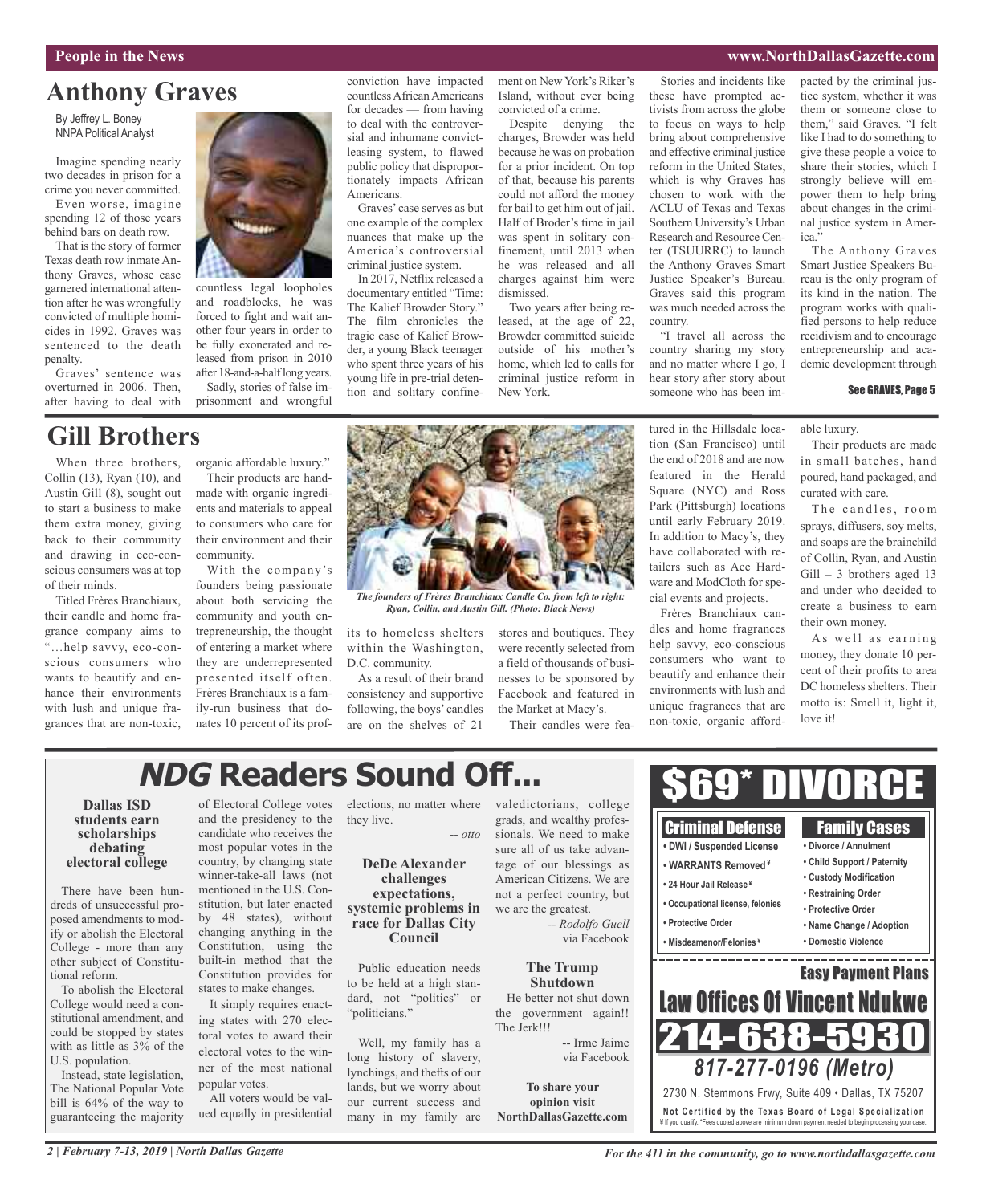### **www.NorthDallasGazette.com Op-Ed**



Phone: 972-432-5219 - Fax: 972-509-9058

*"Do what you say you are going to do ... when you say you are going to do it."*

#### **Publisher's Office:**

publisher@northdallasgazette.com

### **Sales Department:**

marketing@northdallasgazette.com 972-509-9049

### **Editorial Department:** editor@northdallasgazette.com

### **Online:**

www.NorthDallasGazette.com www.twitter.com/NDGEditor www.facebook.com/NorthDallasGazette www.pinterest.com/NDallasGazette www.instagram.com/NorthDallasGazette

### STAFF

**Chairman Emeritus** *Jim Bochum 1933 – 2009*

**Published By** *Minority Opportunity News, Inc.*

> **Editor** *Ruth Ferguson*

*Ed Gray* **Columnist**

**Religious/ Marketing Editor** *Shirley Demus Tarpley ("Sister Tarpley") NDG* **Senior Columnist**

> *A.D. Jenkins* **Contributing Writers** *Tiffany Gilbert Jackie Hardy Rachel Hawkins Angela Loston Jacquinette Murphy Dwain Price Terri Schlichenmeyer Nicole Scott David Wilfong*

**Web Master** *Todd Jones*

**Community Marketing** *Nadina Davis*

**Account Executive** *LaRoyce Jones*

> **Production** *David Wilfong*



### ory lane **Visit North Dallas Gazette Archives** Go to worth dalloogarette cam and click on the westpation<br>fab at the top of the page that same "ARCHIVE"<br>"Dallay" meet respected publication in the minority community"

Take a<br>trip down

*North Dallas Gazette assumes no responsibility for unsolicited material and reserves the right to edit and make appropriate revisions.*

*The North Dallas Gazette, formerly Minority Opportunity News, was founded in July 1991, by Mr.Jim Bochum and Mr.Thurman R. Jones. North Dallas Gazette is a wholly owned subsidairy of Minority Opportunity News, Inc.*

### **Legal double standards keep us in shackles**

By Oscar Blayton

It's time we stop lying to ourselves.

The lying has gone on much too long and every time the lie is repeated, we are all the worse for it.

The lie is that in America, everyone is equal under the law.

It's time to pull back the curtain on this lie, but in order to do so, first we must have an understanding of what "Law" actually is.

In its most basic form, law, is a process of authoritative control whereby certain members of a particular community establish and maintain a specific public order.

This definition may seem like a mouthful, but history can help us unpack it. Nazi Germany had anti-Jewish laws, the racist regime of South Africa had apartheid laws and the southern states in this country had Jim Crow laws. The Nazis, the Afrikaners and the Southern segregationists all had authoritative control over their respective national and state communities. And with that control, they each ordered their societies in the manner they desired.

In each of these instances, it is not difficult to identify those community members who sought to maintain a specific public order, nor is it difficult to identify the "specific order" they sought to maintain.

For Blacks in South Africa and the segregated southern United States, subjugation was the public order where they lived.And in the case of Jews living under Nazi control, it was extermination. For these people, those were the laws.

A law need not be just or fair or benign to be the law. Law, like a gun or any other tool, can be used for good or for evil.

To disguise the fact that laws can be cruel, unjust and designed to harm certain members of our community, "Blind Justice" was the myth created to foster the notion of a fair legal system in America. But observations in most American courtrooms will instruct us that what passes for justice in this country is not color-blind.

Our laws are written with high-sounding words, full of dignity and sensibility but words are not deeds. And as in courtrooms, the long arm of the law, embodied in the form of law enforcement officers, reaches out into the streets and neighborhoods where we witness the double standards that are applied in enforcing our laws written in lofty language.

Even though the Thirteenth Amendment to the U.S.Constitution ended slavery more than 150 years ago, people of color are still forced to wear the shackles that are the double standards in our country's legal system. Bigots and racists use our system of laws and law enforcement to police Black and Brown bodies, making it clear to people of color that we are neither welcome nor expected to exist in white spaces.

Ohio maintains a specific public order that allows whites to walk the streets with automatic rifles unmolested by the police, but justifies gunning down a Black man who is purchasing a BB rifle in an open carry state. And it finds no fault in a police officer executing a 12 year-old Black boy for playing with a toy gun in a park. This is the law in Ohio.

Many cities and states maintain a specific public order that targets people of color for fines and the confiscation of property in order to fund local and state governments. Ferguson, Mo. was proven to use the disproportionate levying of fines on people of color to fund their municipal activities. That wasthe law in Ferguson. The state of South Carolina's civil forfeiture law allows police to confiscate money and property from people merely suspected of having committed a crime. This is often done without a trial, and in some instances, without even

an arrest. Black men are subjected to this law at a rate vastly disproportionate to their numbers in the general population.Astatewide journalism project in South Carolina titled "TAKEN" reports that while comprising only 13 percent of that state's population, Black men represent 65 percent of all citizens targeted for civil forfeiture.This is still the law in South Carolina.

The slave codes, the Fugitive Slave Act, the Jim Crow laws of years past and the gutting of the Voting Rights Act just a few short years ago are all part of a process of authoritative control by certain community members to establish and maintain a specific public order that keeps people of color in shackles. There are many more laws that do this, but the list is too long to discuss in this short commentary.

We must pull back the curtain to determine the true public order purpose of each law governing our lives and to identify those community members who seek to establish and maintain them. Once we do this, then we can ask ourselves, if this is the America we want for ourselves. And if not, what are we going to do about it?

*Oscar H. Blayton is a former Marine combat pilot and human rights activist who practices law in Virginia.*

**Protecting Social Security** By Congresswoman

Eddie Bernice Johnson

Recently I joined more than 200 members of the House of Representatives in an effort to ensure the future of Social Security by cosponsoring the Social Security 2100 Act, legislation designed to expand the benefits program and keep it solvent.

Supported overwhelmingly by Democrats in the House, the legislation would increase benefits, including the minimum amount that retired Americans receive.

The Democratic Party has resisted attempts to privatize Social Security. The proposed legislation will fix the system, and ensure that the program does not run out of

#### funding.

Andrew Biggs, who worked as a commissioner of Social Security under former President George W. Bush, praised the proposed legislation,saying that it ensured the solvency of the program.

The Social Security Act was a brainchild of President Franklin D. Roosevelt's administration. The legislation creating the program was signed into law in 1935, creating a financial safety net for senior citizens and unemployed Americans. Approximately sixty-four million people received Social Security benefits in 2018.

The bill is a common sense approach to a problem that we face as a nation. Social Security represents a promise that our nation made to its senior population, one premised on a pledge that they would not be left to suffer in poverty once their working years were concluded.

Social security represents the only income that many of our senior citizens have at their disposal. Many worked jobs where they did not receive a pension and a large number of seniors have exhausted their savings due to personal medical emergencies or those experienced by relatives.

Over the years people have become increasingly anxious about what they will do in<br>their retirements, and retirements, whether or not social security benefits would be there for

them. The legislation attempts to abate that anxiety and give people the confidence that they will be taken care of.

Similar legislation is being proposed in the Republicancontrolled Senate. I would hope that the measure would pass in the Senate as this is not a Democratic issue or a Republican issue, but an American issue that benefits our nation's seniors who have been the bedrock of our economy.

I urge my Republican colleagues, in the House and in the Senate, to support the Social Security 2100 Act. It is in the best interests of all of our citizens, and is in the best interests of our nation.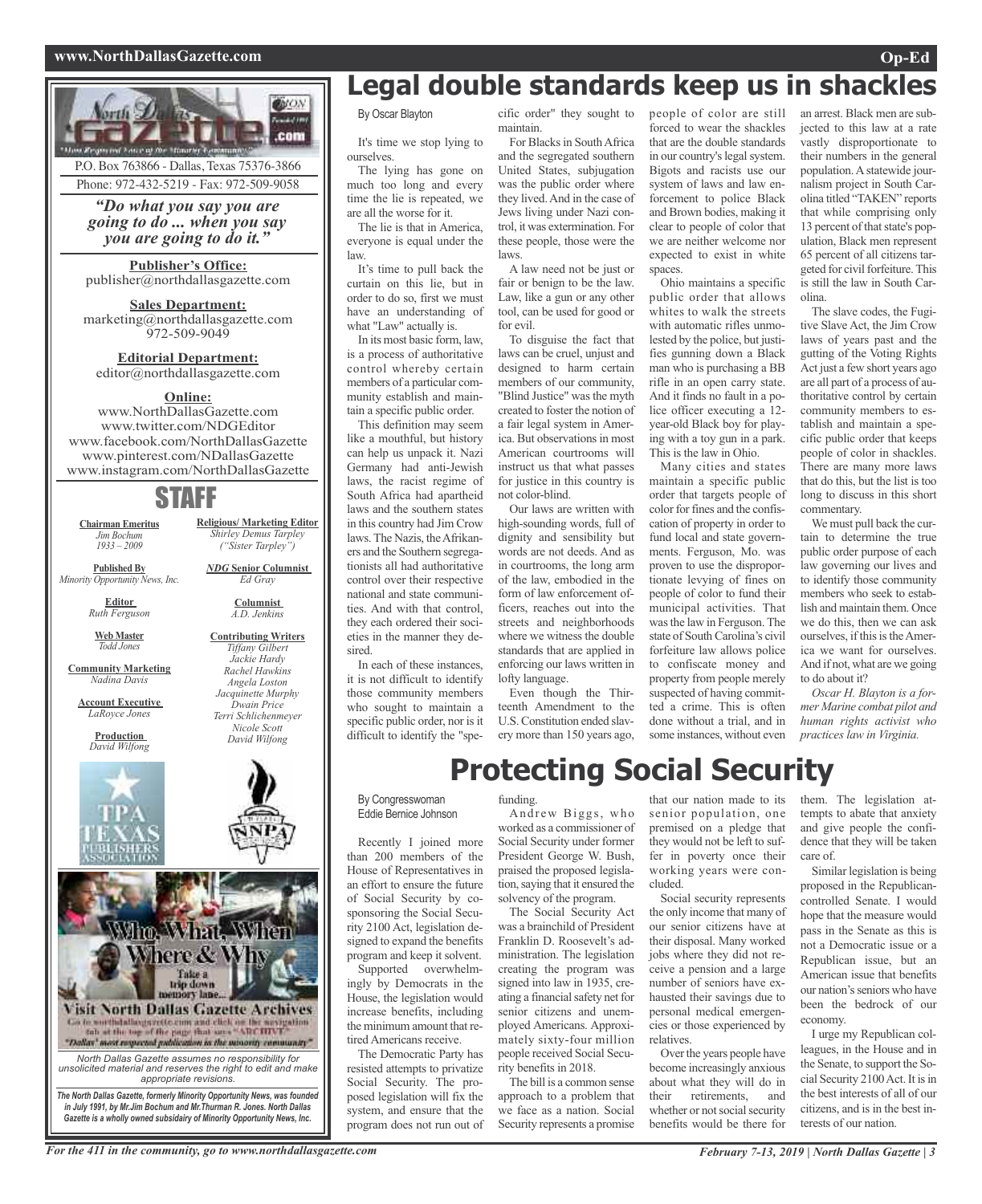# **Five exercise myths for people 55 and older**

*Wikipedia*

While it's expected that most older people tend to slow down with age, the notion that seniors and soon-tobe seniors should trade in exercise and their active lifestyles for bingo and rocking chairs is definitely antiquated, says Allen physical therapist James Lewis.

And yet, when it comes to exercise for the 55-and-older population, plenty of myths continue to drive people's actions – or rater, inactions – when it comes to putting in the right amount of sweat equity to stay healthy and active.

"From a purely physiological perspective, sure, you're going to start to slow down a little here and there as you get older, but that doesn't mean you just roll over and accept these so-called consequences of age," said Lewis, clinic director of Allen



Sports & Spine Care one of a partnership of 20 physical therapy clinics in the Dallas-Fort Worth Metroplex. "As they say, age is just a number. You want to be smart about how you adapt activity to certain age-related limitations, sure, but regular exercise remains just as critical now as when you were younger – perhaps even more so."

To help encourage the 55 and-older crowd to continue making exercise a standard

aspect of their everyday lives, Lewis provided a list of his top five exercise myths for older adults:

Myth 1: "It's Too Late to Start" – It doesn't matter what you've done before now, Lewis says. Even if you've never had a regular exercise routine before, it's never too late to start. "Better late than never" when it comes to exercise isn't just an adage; it's a statement backed by multiple studies. Exercising later in life can

lower your risk of heart disease, high blood pressure, diabetes, and some types of cancer.

Myth 2: "My Body's Too Frail" (aka, "I Might Break a Hip") – Unless you've been told this by a medical professional (i.e., physician or physical therapist) based on a specific condition or injury, this is likely fear talking. Not only does regular exercise help strengthen your body's stability, balance and flexibility, reducing the chances of a fall, but Lewis points out it can also help strengthen your bones. (More on that later.)

Myth 3: "I Have Joint Pain, so I Should Stay Away from Exercise" – Again, the opposite is true. According to Lewis, it's crucial people with arthritis partake in regular exercise. Not only does it improve strength and flex-

ibility, but exercise can also reduce joint stiffness and pain while helping sufferers ward off fatigue.

Myth 4: "I'm Too Old for Weight Training" – Weight training, also known as resistance and strength training, actually takes on an more critical role as you age. According to Lewis, not only does a stronger body help seniors stay upright and confident, but weight-bearing exercise can also ward off the onset of osteoporosis by helping maintain bone density.

Myth 5: "I'm Better Off Focusing on My Mind, Not My Body" – Fact is, focusing on the body is focusing on the mind, says Lewis. According to multiple studies, including one published last month in Nature Medicine, exercise improves brain health, helps ward off dementia, and may even slow the progression of dementia. In addition, exercise reduces stress and anxiety, and staying active often equates to a better social life.

According to 2018 physical guidelines by the U.S. Department of Health, older adults should shoot for 150 minutes of moderate-intensity aerobic activity each week, plus weekly balance and muscle strengthening exercises.

And while fitness levels and certain limitations shouldn't keep most older adults from exercise, some exercises may require modifications based on such conditions, Lewis says. Fortunately, a physical therapist can provide personalized guidance based on individual health conditions, movement limitations and physician recommendations.

# **Hypogonadism and testosterone replacement therapy**

by Dr. Jeff R. Hischke

With today's array of anti-aging remedies, it is no secret that maintaining one's youth is a common goal. From specially formulated serums and vitamins, to cosmetic procedures, science now provides more options than ever to combat the biological clock. Testosterone Replacement Therapy, also known as TRT, is often mislabeled as a "quick fix" to instantly restore vitality among aging men. Before considering TRT, men must define the cause of their declining levels.

Testosterone is a hormone that helps men maintain bone density, muscle

mass, red blood cell production and sex drive. Levels usually peak in adolescence and begin to decline one percent per year after the age of 30. Research has established TRT as an effective treatment for men officially diagnosed with low testosterone, or hypogonadism, restoring energy, muscle mass and libido. However, men who seek TRT to reverse the effects of lowered testosterone due to the natural aging process can expose themselves to serious and unnecessary health risks. For men severely affected

by low testosterone, TRT can help restore normalcy to their lives. Low testosterone

due to hypogonadism can have serious effects including insomnia, weight gain and depression. TRT can be administered in a variety of methods including gels, injections, and pellets. Doctors will monitor the patient a few weeks after treatment has initiated, and then every three to six months to adjust the dosage if necessary and monitor for side effects. Unfortunately, there is no cure for low testosterone, thus symptoms may reoccur if the TRT is stopped. However, there are natural methods of increasing testosterone production including exercise and a healthy diet to promote weight loss and increased muscle.

Testosterone Replacement Therapy is not currently advised for men simply seeking a burst of "youth." The misconception of TRT stems from the overlap of symptoms associated with both low testosterone and increased age. For example, both are known to cause fatigue, loss of muscle mass, and increased body fat. It's important to consider that many of these symptoms can have underlying causes, therefore a blood test is required to diagnose low testosterone that warrants TRT. Possible side effects of TRT include increased risk of blood clots and heart disease, as well as acne, reduced sperm production, baldness and swelling of breast tissue. For this reason, doctors do not recommend TRT as an anti-aging remedy. That being said, the benefits are believed to outweigh the risk for men suffering from hypogonadism.

If you are exhibiting these symptoms, please schedule a consult with your family physician who can run the proper testing to provide a health plan specific to you.

*Dr. Jeff R. Hischke is a family medicine practitioner at Family Medicine Associates of Texas in Carrollton. His special interests include sports injuries, pediatric and adolescent medicine.*



### **'Watch what youheat, ' cautionsParklandburncenter staff**

Imagine receiving a call that your two youngest children have been burned in a kitchen accident and are on their way to Parkland Memorial Hospital's Regional Burn Center. As you race toward the hospital a myriad of thoughts flood your mind and you're in fullblown panic mode. Annette Johnson knows all too well what it feels like to receive that call.

"There was a pot with hot grease that caught fire. My teenage son's first thought was to get the pot outside so the house wouldn't catch fire," Johnson said. "But because there were a lot of dry leaves in the backyard he

was afraid if he took the grease out there the leaves might catch fire."

Anxious to rid the house of the flaming grease, he hurriedly carried the pot through the living room to the front door. In the living room he accidently tripped over his younger siblings (ages 10 and 5) who were

seated on the floor coloring. Hot grease splashed on their faces, shoulders and arms.

"It was scary, emotional and a tragedy for all of us," Johnson said. "But we are incredibly fortunate that we had a lot of support from our family, their school and

See BURN, Page 11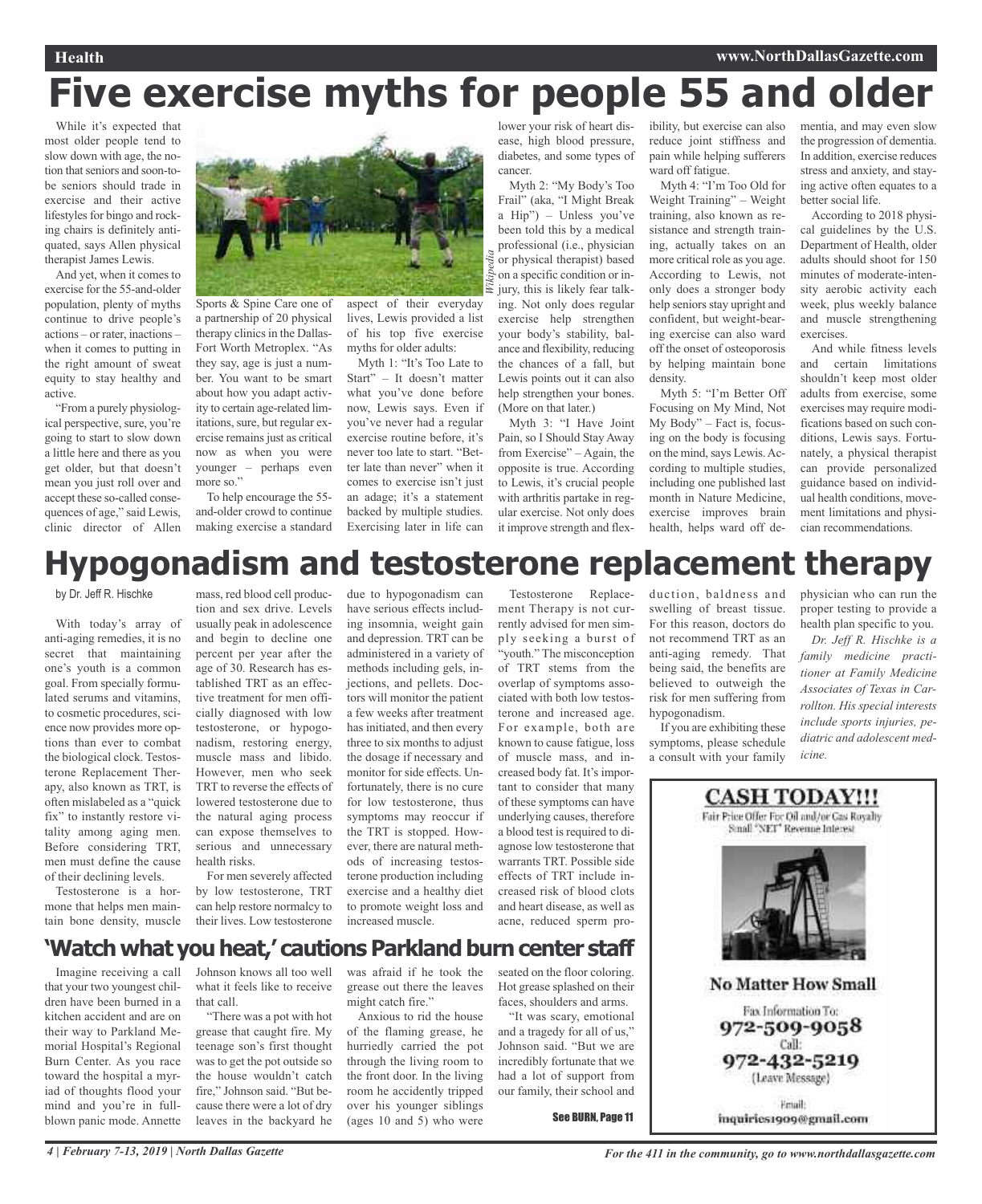# **DART GoPass driving innovative mobility in North Texas**

Dallas Area Rapid Transit's (DART) GoPass users are enjoying new ways to plan the trips they want the way they want them with new real-time trip-planning tools and mobility choices.

GoPass, DART's all-inone travel tool, gives customers mobile ticketing for transit throughout North Texas including DART, Trinity Railway Express (TRE), Trinity Metro and



the Denton County Transportation Authority

(DCTA). GoLink, DART's on-de-

mand shuttle service, is now integrated into DART's GoPass app for riders in Rowlett, Inland Port and Rylie/Kleberg. The neighborhood service is flexible and available when you need it for work or just to run errands. Customers in the North Central Plano/Chase Oaks, Legacy West and Far North Plano regions will continue to book trips using the TapRide app through February 25.

For commuters that need a trip around town on a scooter, the addition of Bird locations to GoPass makes finding the closest ride quick and easy.

The newest update to GoPass also gives our customers a new way to pay for their trips with the addition of Apple Pay.

Since its launch in 2013, GoPass® has continued to

change the way customers purchase transit passes on their smartphone by providing new options and features that make traveling easier and more comprehensive. GoPass is free to download or update from the Google Play store or the Apple App Store. Search for "GoPass."

More information is at GoPass.org or by contacting DART Customer Service at 214-979-1111.

### **Dallas Marshals launch initiative to fight hunger during warrant round-up**

The City of Dallas is partnering with the North Texas Food Bank for a special canned food drive initiative for individuals with outstanding arrest warrants. Beginning Saturday Feb. 9, defendants can bring three canned goods to court to

eliminate a \$50 warrant fee, ahead of the round-up in early March. Donations will be accepted until Wednesday, Feb. 13.

"The Marshal's Office wants to encourage individuals and businesses who have outstanding issues in

City of Dallas Municipal Courts to resolve them during this period," said Gary Lindsey, City Marshal. "Many of these outstanding offenses threaten the health and safety of our community and can easily be taken care of before an officer has

to come to your home or place of work." During Feb. 9-13, the Dallas Municipal Court lo-

cated at 2014 Main Street, will extend its hours and be open as followed: • 9 a.m. to 1 p.m., Satur-

day, Feb. 9

• 12 p.m. to 4 p.m., Sunday, Feb. 10

• 7:30 a.m. to 7:00 p.m. Monday-Wednesday, Feb. 11-13

Individuals coming to Court who want to resolve their citations will not be arrested for outstanding warrants or outstanding citations.

Individuals interested in participating in the canned food drive or information on payment options can visit http://courts.dallascityhall.com or call 214-670- 0109 for more information.

# **Save your cat a spot for Nickel Neutering at Plano Animal Shelter**

Get your male cat neutered for 5 cents during Nickel Neutering on Tuesday, Feb. 26. We'll have appointments from 8 a.m. to 5 p.m. at the Plano Animal Shelter, 4028 W. Plano Pkwy.

You are not required to live in Plano to take advan-



tage of this special offer. Schedule a time for your cat by calling 972-769-4360.

a 12-week training program, **GRAVES,** continued from Page <sup>5</sup>

that is taught on the Texas Southern University (TSU) campus.

The Anthony Graves Smart Justice Speakers Bureau allows formerly incarcerated people to be trained in professional public speaking and to serve as effective ambassadors related to criminal justice issues.

The program utilizes highly credentialed and experienced trainers who follow approved curriculum specific to the topic areas of criminal justice reform. The class sizes range from 5 to 10 students who are trained and prepared for speaking engagements around the country.

Students who successfully complete the program receive a certificate of achievement certifying their skills.

Selection for training is

competitive. Applicants submit a 10-minute video for consideration and/or participate in a phone interview. Afterwards, candidates are then invited to a face-to-face interview.

Speakers are trained to be effective agents of change at the local, state and national levels. Speakers' skills and time are highly valued. Trained speakers are fairly compensated consistent with speaking fees for other public policy professional engagements.

The TSU Urban Research and Resource Center (TSU-URRC) chose to partner with the ACLU of Texas with a goal to help reduce mass incarceration by 50 percent. They hope to do this through researching the key drivers of incarceration and formulating policies aimed at impacting those drivers in a way that achieves the goal.

for the appointment: • Bring your cat in a pet

What you need to know

carrier marked with your name. • Provide written proof of his current rabies and FVRCP vaccinations. If needed, vaccines can be ad-

ministered for \$9.95 for one

"This program trains the people who will be most influential in telling the real stories and showing the real faces of the criminal justice system," said Marcia Johnson, TSU law professor and director of the TSU Urban Research and Resource Center. "The program helps to humanize the people within the system instead of seeing them as numbers. It ensures that we know that these are people not to be forgotten but helped to achieve goals that benefit themselves, their families and society."

TSU students and faculty conduct research on the issue of criminal justice reform in order to educate communities and policy makers on issues like bail reform, sentencing reform and racial disparities in the criminal justice system.

"When they tell their compelling stories, policy makers get to see the positive differences they could shot or \$19.95 for both. • Consider getting him

microchipped for \$10 at the same time. • Prepare to register your cat if you live in Plano and he's not already registered. City registration for each cat is only \$10. It's \$5 if the

make," Johnson added. "We do not have the luxury of marginalizing our fellow citizens. We must act humanely if we want to move our nation forward together." owner is a senior citizen or

The Anthony Graves Smart Justice Speakers Bureau program is being administered by TSU journalism professor Serbino Sandifer-Walker, who developed the curriculum for the program.

The program focuses on a range of communication skills and training, which include:

• Effective storytelling and general techniques for effective communication

• Media training and how to effectively communicate with the news media and handle interviews in a variety of different formats

• Delivery of impactful testimony and how to communicate before legislative bodies

has proof of being low-income. Visit plano.gov/RegisterPet for details and to register online.

• Know his numbers. Your cat must be at least 8 weeks old and weight at least 2 and 1/2 pounds for the procedure.

Only 100 cats can be

• How to communicate to the legal profession and engage with private attorneys, public defenders and the District Attorney's offices

• Public engagement and generating public support for criminal justice reform by speaking before a general audience

The first seven participants of the Anthony Graves Smart Justice Speakers Bureau recently graduated from the inaugural program and have begun practicing what they have learned by participating in speaking engagements around the country, with one of the first speaking opportunities taking place during the Texas Legislative Session this month.

Having paid their debt to society, previously incarcerated people need and deserve the opportunity to integrate back into civilian life and become positive contributors to society. This program will help these individneutered at this annual event, so sign up before all time slots are gone. Call 972-769-4360 today.

If you cannot make this event, consider other lowcost vaccination, spay and neutering services options available throughout the DFW area.

uals hone and perfect their communication skills, thereby maximizing the impact of their personal testimonies and experiences can have on fostering change in the criminal justice system.

For more information on the Anthony Graves Smart Justice Speakers Bureau, please visit http://urrc.tsu.edu/areas-offocus/criminal-justice-reform/tsu-anthony-gravessmart-justice-speakers-bureau/.

*Jeffrey Boney is a political analyst for the NNPA Newswire and BlackPressUSA.com and the associate editor for the Houston Forward Times newspaper. Jeffrey is an award-winning journalist, dynamic, international speaker, experienced entrepreneur, business development strategist and founder and CEO of the Texas Business Alliance Follow Jeffrey on Twitter @realtalkjunkies.*

**Community**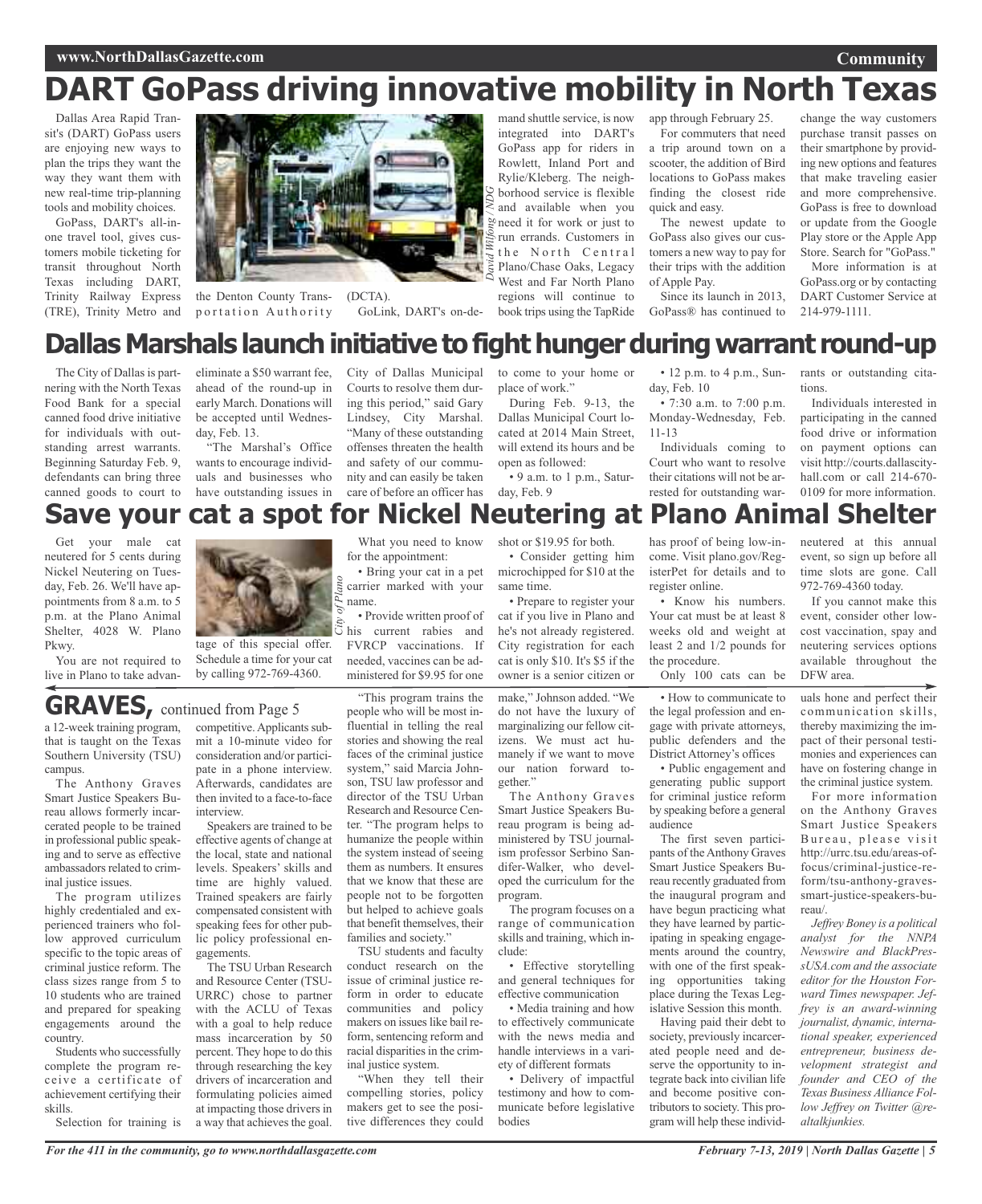# **DISD department strives to improve M/WBE participation**

By Stephanie M. Broughton Dallas ISD

The Dallas Independent School District's (ISD) Minority/Women Business Enterprise (M/WBE) Department was established to ensure M/WBEs had equal opportunity to participate in all aspects of Dallas ISD's contracting and purchasing programs.

Under the leadership of Director Annie Partee and M/WBE and Program Manager, Wilton Munnings, the department has helped many minority and women business owners successfully do business with the district.

The M/WBE Department provides support services to diverse vendors in every industry through its Goods and Services division lo-



*Top row (left to right): Joseph Abrahams, Eddie Jasso, Stephanie Broughton, Wilton Munnings, Jesse Saldana. Bottom row (left to right): Veronica Murphy, Tameka Sadler, Annie Partee, Velina Willis-Smith, former DISD staff member Gail Warren. Not photographed: Jollyn Mwisongo and Erica Thompson. (Photo: Dallas ISD)*

cated at 9400 N. Central Expressway, Suite 1510 Dallas, TX 75231 and Construction Services division located at 3801 Herschel Ave., Dallas, TX 75219.

The district understands the importance of inclusion and strives to ensure its contracting opportunities re-

flect the growing diversity of the district's business community.

The district has established board approved M/WBE goals of 30 percent for goods, services, and construction and 35 percent for bond-funded professional services (i.e. Archi-

tects, Engineering and Specialty Services). Those percentages are

met based on the dollar amount paid to certified minority and women owned businesses, at the prime and subcontractor levels.

A vendor must be certified with a Dallas ISD rec-

ognized certifying entity in order to be counted towards the district's M/WBE goals.

The M/WBE Department helps minority and women business owners navigate through the process. Their services include but are not limited to:

• Assist companies to register via the district's iSupplier vendor portal;

• Helping companies understand the contracting process;

• Providing guidance regarding the M/WBE Program;

• Connecting them to the appropriate resources;

• Providing bonding, surety and certification support;

• Monitoring contracts to ensure compliance of M/WBE policies;

• Partnering with agencies to assist in growing diverse businesses;

• Hosting educational and informative events, workshops and webinars;

• Actively supporting Dallas ISD students and the business community

The M/WBE department acts as an advocate and liaison between vendors, Dallas ISD and the community.

The M/WBE team actively recruits and educate vendors on how to do business with the district through networking, community outreach programs, webinars, workshops, and districtwide initiatives. For additional information, visit www.dallasisd.org/mwbe | Download the M/WBE Mobile App by searching DISD MWBE in your app store.

### **Commentary: For Black children, attending school is an act of racial justice**

By Kayla Patrick The Education Trust

As a seemingly twisted way to ring in 2019, the Trump administration has sent a loud and clear message that it's okay for educators and school leaders to keep Black children out of school buildings and exclude them from opportunities to learn. It may sound extreme, but that's exactly what it means to rescind school discipline guidance that was put in place explicitly to ensure that Black children were not treated this way and discriminated against.

The current administration, however, wants us to believe that discrimination against Black children is a myth. It is not. It is the lived experience of too many, if not all Black children. In the 2015-16 school year, Black boys made up 8 percent of public school enrollment, but they were 25 percent of the boys suspended out of school. Black girls were 8 percent of enrollment, but 14 percent of the girls suspended out of school. While



*Every time a Black child is sent home for a minor offense, they are sent the message that they are unwanted or don't belong. But Black children do belong, and they deserve to be safe, included, and to have access to a quality education. (NNPA)*

Black children are overrepresented in practices that exclude or remove students from school, White children are underrepresented. Such data are clear evidence that racism and bias often drive exclusionary practices. To ignore this is to preserve the status quo.

If the numbers aren't enough to show that discrimination exists in American classrooms, studies have shown that Black children do not misbehave more than their White peers, rather they are punished more. In fact, Black students are more likely than their White peers to receive a disciplinary action for a

discretionary offense like talking back, violating a dress code, or being defiant. Black children are also more likely to be suspended out of school for their first offense. Clear, appropriate, and consistent consequences and educator training — as the guidance calls for — helps to eliminate the discrimination and bias that fuel the disproportionate punishment of Black children.

This administration would also have us believe that discipline disparities are a result of poverty, arguing that experiencing childhood trauma and living in distressed communities are to blame.

But poverty cannot explain away the discipline disparities: Studies have shown that when taking a student's economic background into account, Black children are still more likely to be suspended than students of other races. And let's not forget that poverty, too, is a result of deliberate policy choices that leave Black children isolated in neighborhoods with little resources — including the longstanding impact of discriminatory housing policies such as redlining. These are choices that this administration has done nothing to address.

What many (including this administration) fail to realize is that there is a difference between discipline and punishment. Suspensions and expulsions don't teach. They punish. And far too often, adults decide that Black children are not worthy of teaching and second chances. Excluding students from classrooms does not help them to correct the mistakes that children inevitably make. It also has

negative long-term consequences.

These negative outcomes include poor academic performance, lower levels of engagement, leaving school, and increased likelihood of involvement with the criminal justice system.

Unfortunately, attempts to exclude Black children from educational opportunities are not new. America has a rich history of locking Black children out of the classroom. This list includes anti-literacy laws, past and current resistance to school desegregation, lack of access to well-resourced schools, school based arrests, poor course access, enormous higher education costs, and unjust exclusionary policies. Every barrier and trick in the book has been used to limit the education of Black children. The removal of the discipline guidance is just the latest.

Rescinding the guidance is a reminder to those fighting for educational equity: For Black children, simply attending school is an act of

protest, and learning and excelling while there is an act of racial justice. Every time a Black child is sent home for a minor offense, they are sent the message that they are unwanted or don't belong. But Black children do belong, and they deserve to be safe, included, and to have access to a quality education. Despite the current administration's actions, this is the message that advocates must make clear at the beginning of 2019 and every year hereafter.

It's up to us as advocates for educational justice to ensure that schools do not illegally discriminate against Black children. Encourage school leaders to commit to ongoing racial bias training; require culturally sustaining classroom management strategies; examine their school and district data to help determine if race and bias are driving who gets punished; adopt clear, fair, and transparent consequences; and eliminate school exclusion for discretionary non-violent offenses.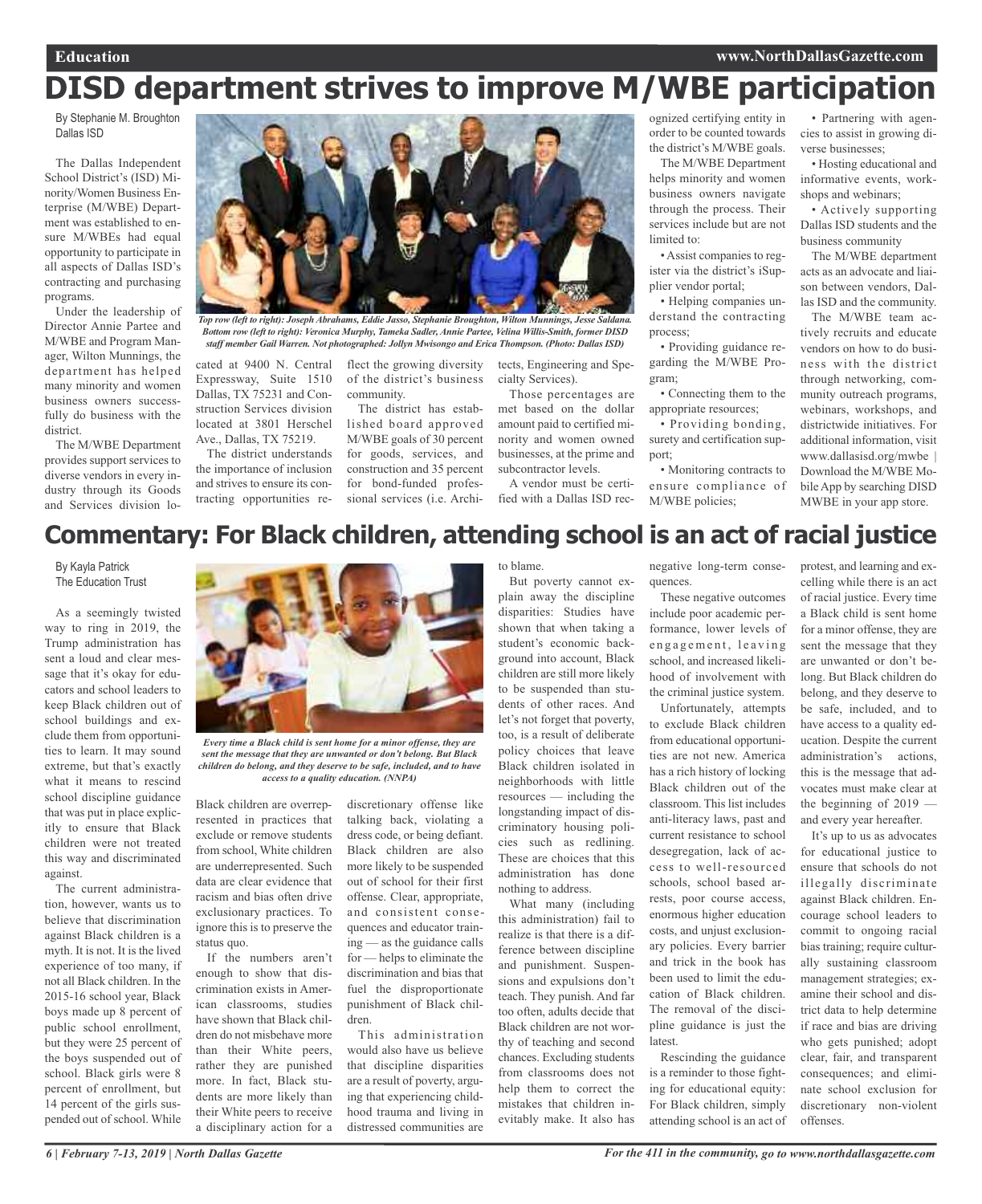### **www.NorthDallasGazette.com Community**

### **Allen**

The **Collin County Home and Garden Show** will be held from Feb. 8 to Feb. 10 at Allen Event Center, in Allen. With thousands of square feet of exhibits, you'll find the latest in products and services for everything from builders, contractors, materials, decks, pools, spas, entertainment systems, storage, plants, landscape displays/materials, kitchenware, and much more. Adults ages 17-64 tickets are \$8. 65 and older, and retired military tickets are \$7.

This event is free for ages 16 and younger and for first responders and active military (with ID). For more information visit http://showtechnology.com/ event/annual-collin-countyhome-garden-show/.

#### **Dallas**

You can't miss out on **Dallas Mavericks vs. Milwaukee - African American Heritage Night** on Feb. 8 from 5:30 p.m. to 7 p.m. at American Airlines Center, in Dallas. The Mavs celebrate the 20th annual African American Heritage

Night with pre- and postgame activities and a special half-time performance by Southern University's "Human Jukebox" marching band. From 5:30 to 7 p.m., visit the southeast corner of the AAC for a pregame mixer presented by Jack Daniels Tennessee Honey. A post-game party will take place in the Lexus Club (Platinum Level) immediately following the final buzzer. DJ Steve Nice will be spinning at both parties. Events are free but game ticket is required. Game time is 7:30 p.m. For more information visit Mavs.com.

**Explore the Hidden History DFW: African American Tour** on Feb. 9 from 9 a.m. to 12 p.m. at J.B. Jackson Jr. Transit Station, in Dallas. Tickets start at \$37. Hop aboard the Hidden History tour bus and learn about the rich history of African Americans in Dallas from the end of the Civil War to the 1960s. The threehour guided tour visits more than 20 sites including Freedman's Memorial Cemetery, historic 10th stopping at "sweet stations"

Street, Deep Ellum and more. Tour departs the J.B. Jackson Jr. Dart Transit Center at 9 a.m. Optional: Lunch is offered after the tour at an African-American restaurant.

Price of lunch is not included with tour. For tickets visit https://www.hiddenhistorydfw.com/.

**Hot Chocolate 15K / 5K** will take place on Feb. 9 starting at 7 a.m. at Fair Park, in Dallas. Bundle up and run through Fair Park in the Hot Chocolate 15k / 5k,

along the route for a choco fix. Runners raise money for Make-A-Wish children's charity and receive decadent chocolate goodie bags and post-race treats. Tickets start at \$54. Visit https://www.hotchocolate15k.com/dallas to purchase tickets.

Mountain View College will host **Black History Jeopardy** begins at 3:15 p.m. in the Treetop Lounge, on Feb. 12 and Film screening of "Black Panther" at 7

See BRIEFS, Page 11



*Center this week. (Photo: Bishop Arts Theatre)*

### **Mythology, politics, and romance combine for Bishop Arts Theatre's La Llorona**

The Bishop Arts Theatre Center (BATC), Oak Cliff's multicultural and multidiscipline center for the arts, continues its 25thAnniversary "Silver Threads" season with playwright Kathleen Anderson Culebro's La Llorona: A Love Story. Opening night is Friday, Feb. 8 and continuing performances through Feb. 24.

La Llorona: A Love Story features a cast full of Bishop Arts Theatre Center debuts including Nolan Spinks as Jeffrey, an American businessman sent to Mexico City to oversee the opening of a new fast-food chain with his wife, an Anthropology professor played by Janae Hatchett. They are joined by Coy Rubalcaba who is mak-

YOU DO

YOU LOVE:

BY KATHEEPS ANDERSON COLESRO

**WOULD** 

**DNE** 

WWW.BISHOPARTSTHRATRE.ORG

ing his professional debut as architect Carlos who with his wife Irma, played by Nicole Romero, have been forced to rent out their home to make ends meet. La Llorona is directed by designing Costumes and Sound. The production features Scenic & Lighting design by Jorge Flores. Stage management is by Katelyn Kocher. Teresa Coleman Wash serves as Executive

Bishop Arts Theatre Center Director of Marketing & Community Engagement Adam Adolfo who is also Producer. Following every performance, Bishop Arts Theatre Center will be hosting a series of "Stay & Say's"; audience discussions on ideas and themes within the production such as mental health, social injustice, and race relations. These postshow discussions will last 15 to 20 minutes and will be led by local experts, artists, and community leaders guiding the conversation.



For the 411 in the community, go to www.northdallasgazette.com February 7-13, 2019 | North Dallas Gazette | 7

**EBRUAR** 

Bishop Arts Theatre Center . 215, S. Tyler St. Dallas, TX 75208 . (214) 948-0716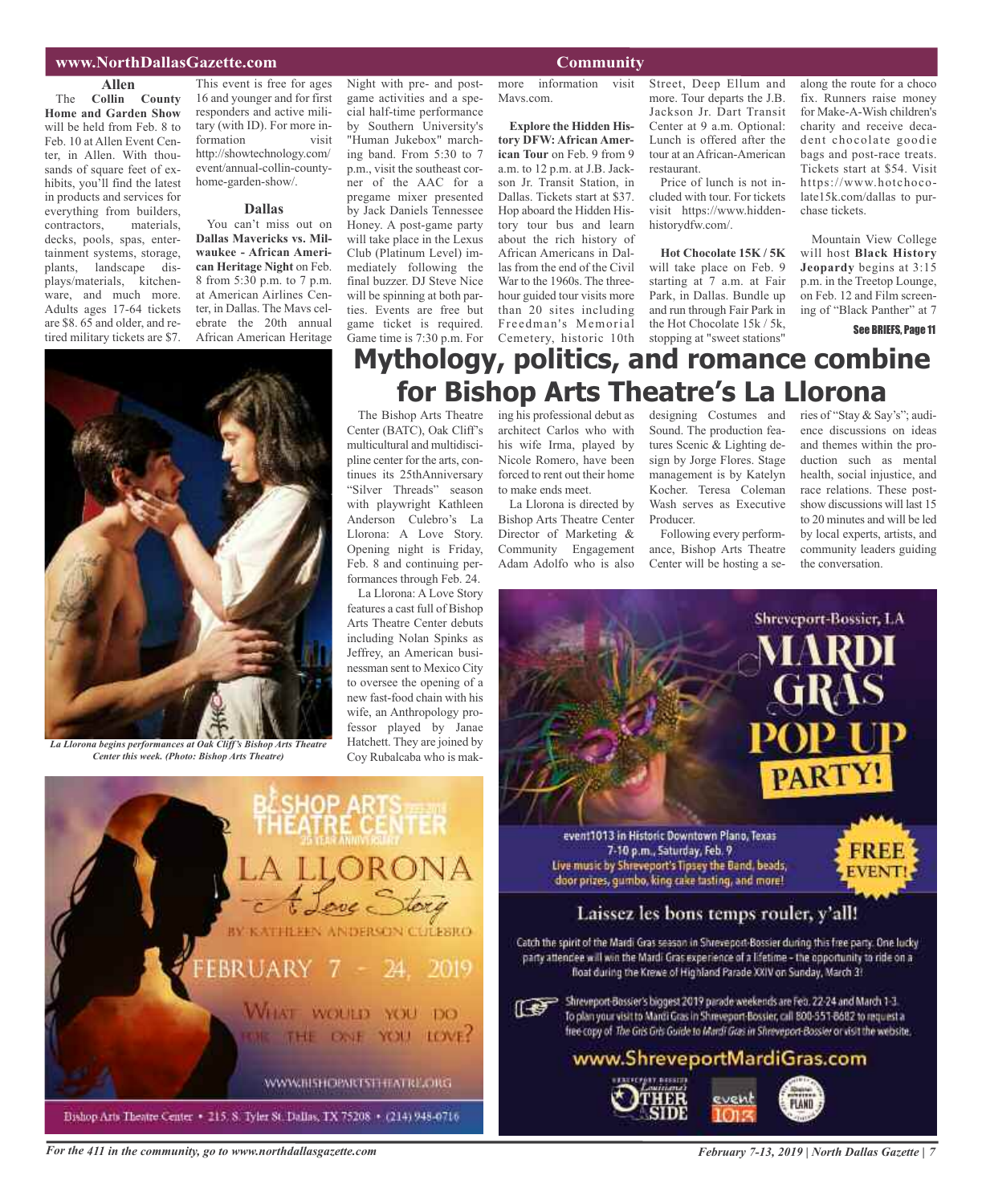# This is about real change....

Over the past two years we have undertaken a massive effort to transform Wells Fargo and that includes keeping our customers and stakeholders informed about our ongoing progress.

A central part of our transformation was a deep examination of our entire business; which uncovered additional areas where we had fallen down. While headlines about these issues are recent, the issues in question occurred in the past. They don't reflect the bank we are striving to become.

#### This is about where our leadership is taking us

Across our organization, our leadership is focused on and committed to creating a better bank. New leaders are bringing outside perspectives to how we operate. This starts with our Board of Directors. Our new Board Chair, Betsy Duke, is a former Federal Reserve Governor. She joins seven independent directors named in just the past two years. We have filled key senior leadership roles with external talent, including our Chief Risk Officer, General Counsel and Head of Human Resources. And we have centralized key functions. to improve our controls and increase visibility. We also launched a Stakeholder Advisory Council with seven external members to advise management on consumer perspectives, fair lending, environmental impact, and governance.

#### This is about focusing on our customers

Our first priority is our customers and making sure we serve them to the very best of our abilities. We have implemented new efforts to make sure customers are 100% satisfied with all we do for them and created stronger mechanisms to resolve issues. All of this while we continue to help customers manage their finances in many ways including the ability to receive alerts that tell you when your balance is low. And to help the many customers impacted by natural disasters and the government shutdown, we are also waiving or reversing various fees.

#### This is about our dedicated Team Members

We know our customers' experience is only as good as the dedicated Team Members serving them in our branches, on the phone and online. And while we've always had the best, we are doing more to support them and align their compensation with their personal goals of serving customers. This includes raising our minimum wage to \$15 per hour, aligning banker compensation with customer satisfaction and extending stock awards to 250,000 Team Members.

### This is about our ongoing pledge

While we have accomplished a lot, we are by no means done. Our pledge to you is to continue to focus on being the bank you expect and want to serve you. To learn more about how we've been. improving, please visit wellsfargo.com/progress

More than 0,120 homes have been built and improved through Write Fargo Builds since 1997. Write Fargo helps 1,074 families (per calendarday, on average) multies the dream of box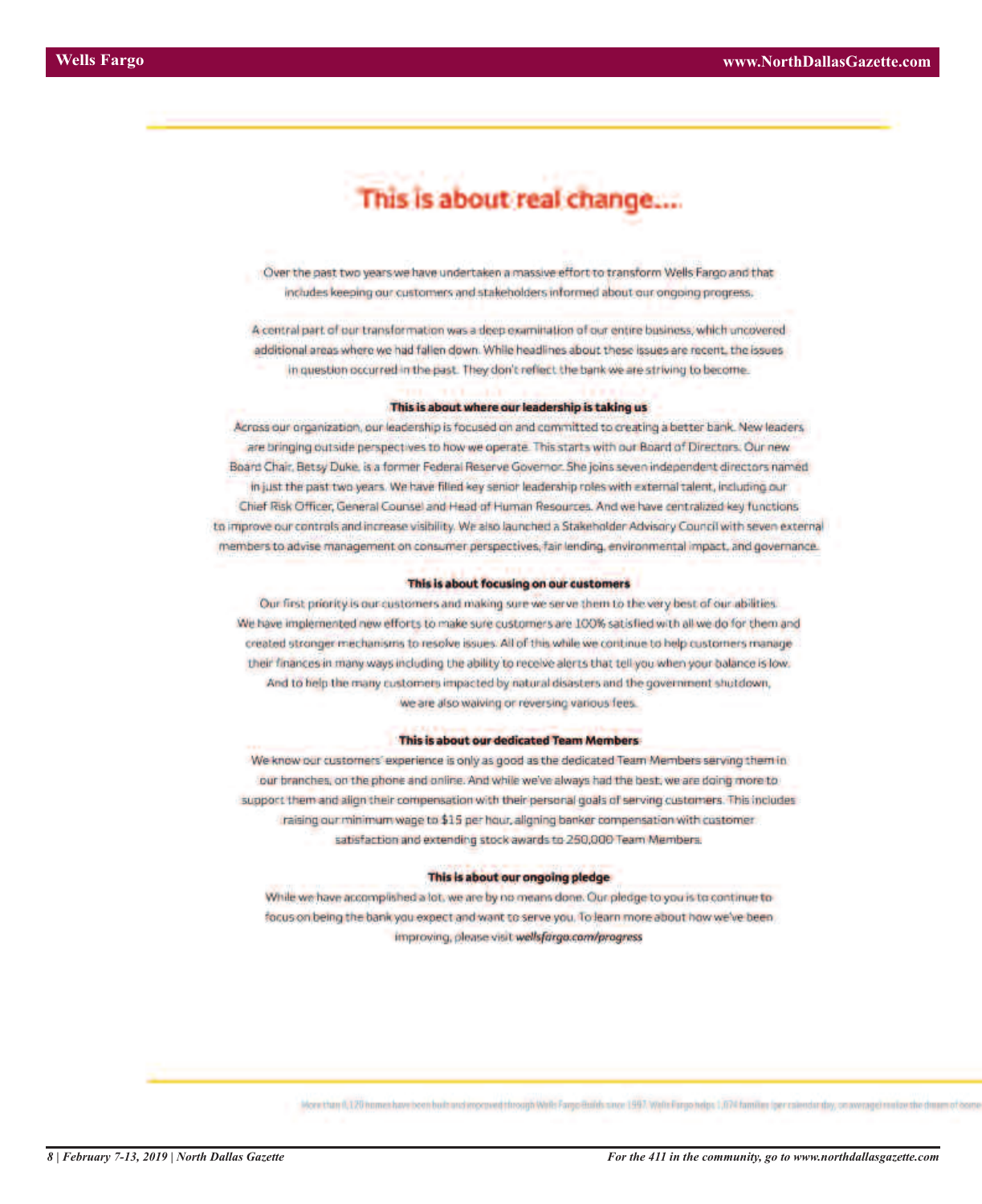### ...and this is our ongoing commitment to our customers

So that's what we're doing. And this is where we're going as we continue to build a better bank for all.

### This is innovation that puts customers in control

With offerings like Control Tower," Overdroft Rewind," Low Balance Alerts and Financial Health Conversations, we're working to empower customers with the information and confidence they need to succeed financially. For example, with Overdraft Rewind we have proactively reversed millions of dollars of fees for our customers. And with a wide range of email and text alerts available to our customers, we've helped people identify potential fraud, avoid potential fees and manage their accounts with greater assurance and control.

### This is building sustainable futures for our communities

We're committing \$200 billion in financing to sustainable businesses and projects by 2030, with more than 50% focused on clean and renewable energy.

### This is empowering homeownership for Americans

On average, Wells Fargo helped more than 1,000 families a day realize the dream of homeownership in 2018.

### This is our commitment to helping others every day

In 2018, Wells Fargo donated more than \$1 million a day to help over 10,000 non-profits keep reaching for a greater good. We also donated nearly \$10 million in support of disaster relief and waived more than \$33 million in fees for impacted customers. And we're helping government workers affected by the recent shutdown, proactively reversing various fees and extending deadlines for certain payments.

### This is our people making a difference

in late 2018, through our Holiday Food Bonk campaign, we collected and donated more than 55 million meals to local food banks across the country and our Team Members volunteered over 9,000 hours. And on nearly every day for the past two decades, Wells Fargo volunteers have rolled up their sleeves to help build and improve more than one home per day through the Wells Forgo Builds" program.

> Best of all, This is just the beginning.





the through our fietal and Comespondent lending channels. © 2019 Wells Forgo fiscle, N.A. All rights reserved. Member FDIC.

Equal Housing Leader, NWL5R1D 39980T.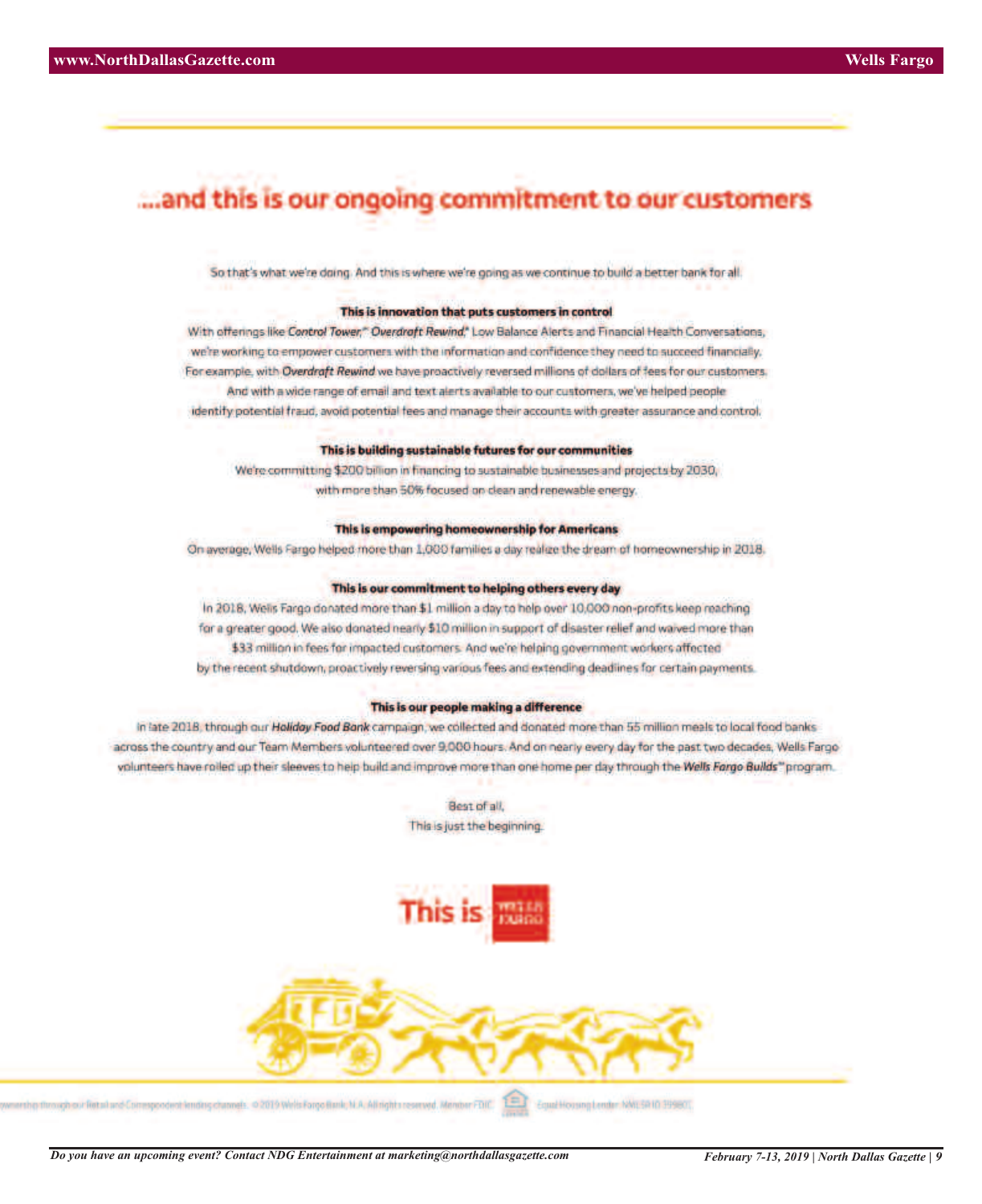### **NDG Entertainment: Chinese New Year, Valentines and chuckles in DFW this week**

By Tiffany Gilbert *NDG* Entertainment

Don't miss out on **Mardi Gras "Masquerade for Success"** on Feb. 9, at 7 p.m. at Hilton Hotels DoubleTree Campbell Center, in Dallas. There will be dinner, dancing, a live DJ and more. For more information and tickets visit https://www.yesthrive.org/.

Experience the **Chinese New Year Festival 2019** on Feb. 9, from 11 a.m. to 4 p.m. at North Park Center,



in Dallas. The Crow Museum's 20th annual Chinese New Year Festival, celebrating 2019 - the Year of the Earth Pig. Pigs are considered a symbol of wealth; their chubby faces and big

ears are both signs of good fortune. This year's festivities will include a wealth of activities and festivities to help ring in the New Year, including dragon and lion dances, art making for all

ages, and giveaways throughout the Center.

Have a great laugh at Hyena's Comedy Nightclub on Feb. 10 from 7 p.m. to 10 p.m. at Hyena's Comedy Nightclub, in Dallas. triple Headliner show featuring **Franco Harris, Matt Bellak, and Tim Hanlon** brings you an unapologetic, irreverent humor. In a showcase style performance, you will get three different perspectives and a night full of laughs. So kick back, relax, stay fresh,

enjoy a drink and have a smoke! This event is free. For more information visit www.freshdrunkstoned.co m.

Enjoy **Valentine's Day Champagne and Chocolates** on Feb. 14, from 5 p.m. to 10 p.m. at Saint Rocco's New York Italian, in Dallas. Saint Rocco's is offering the perfect recipe for the day of love, with "Champagne and Chocolates." The ticketed event will take place on the Saint Rocco's New York Italian

Rooftop, which offers some of the best views of Dallas. Admission starts at \$30. For more information visit Facebook.com.

The **2019 Bishop Arts Jazz Series** will be held on Feb. 16 at 7 p.m. at Bishop Arts Theatre Center, in Dallas. Love, Jazz & Romance featuring Jonathan Butler & Pieces of A Dream and more. For more information and tickets visit http://www.alwe.com/bisho p-arts/.

### **Dallas audiences enjoy stage production of The Book of Mormon**

By Rachel Hawkins *NDG* Staff Writer

"The Book of Mormon", brought back to Dallas by popular demand opened on Jan.29 and ran until Feb. 3, at the Music Hall at Fair Park, in Dallas. The ninetime Tony Award-winning musical holds extreme explicit language, and theme,

and is not suggested to the easily offended. Suggested audience is 18 and older.

The musical comedy itself follows the two mismatched Mormon missionaries newbies, and their adventures as they travel across the world to try to convert a tribe in Uganda. This musical is from the four-time Emmy Award-winning creators of

South Park, Trey Parker and Matt Stone.

The two main leads, Elder Kevin Price played by Liam Tobin, and Elder Cunningham, played by Conner Peirson are sent to Uganda for their first mission. Seeing how the village is suffering from disease, famine and a ruthless dictator named General Butt-F\*cking

Naked, they decided to work together to baptize all of the villagers, and teach them about the Mormon ways in order to according to them, better their lives.

To their dismay, things don't actually turn out in their favor. Instead, their trip is filled with weird nightmare hell-related dreams, hilarious misinterpretations,

and realizations about what it truly means to help people.

The musical was written in collaboration with Robert Lopez, the Tony Award-winning writer of Avenue Q and Frozen, and co-directed by Mr. Parker and three-time Tony nominee Casey Nicholaw. The musical features 19 original songs.

Asfor the musical itself, it had fantastic lighting and orchestration. While the songs may not be liked by all, they still had pretty good singing. The set design itself will keep you guessing what is going to happen next.

While it does have an Africa feel to it, the sets continue to randomly change, surprising you each time.



*10 | February 7-13, 2019 | North Dallas Gazette*

*Do you have an upcoming event? Contact NDG Entertainment at marketing@northdallasgazette.com*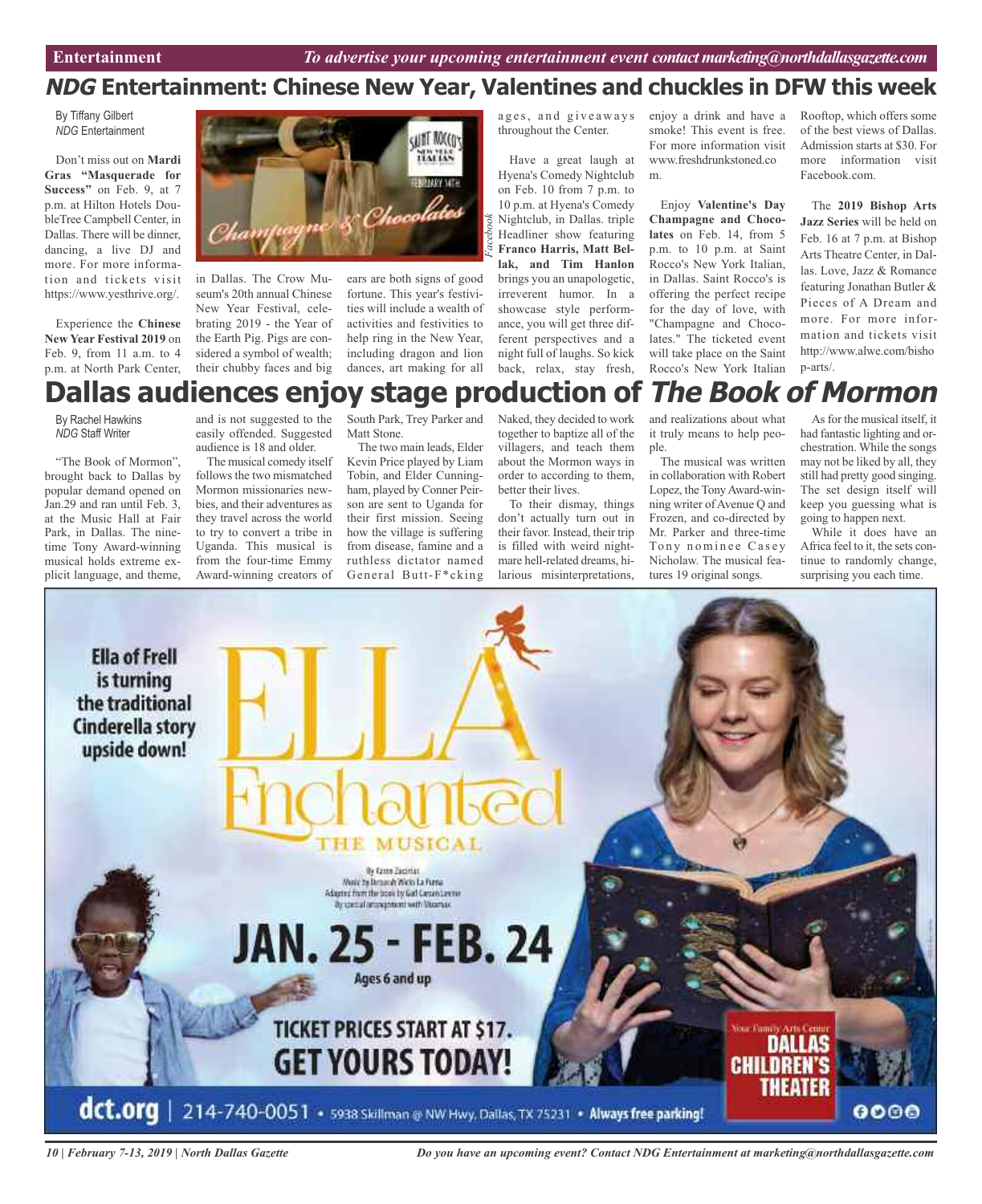### **Is becoming a financial planner the right career move for you?**

(StatePoint) Job growth potential, work-life balance and the satisfaction of helping others; these are not only top priorities for job seekers, they are some of the most commonly cited rewards associated with careers in the financial planning profession.

Whether you are newly graduated or looking to make a professional change, check out these five facts that might

p.m. in the Treetop Lounge on Feb. 13 at Mountain View College. Migration, assimilation and social justice are among the topics that will be explored during Black History Month by the Dallas County Community College District. DCCCD colleges are highlighting history and cultural events for all students. All events are free and open to the public unless otherwise

**BRIEFS**, continued from Page 7

Enjoy **The Singapore**

**Revue** on Feb. 12 at 7:30 p.m. Pocket Sandwich Theatre, in Dallas. Matt Tolentino and the Singapore Slingers will host a delightful evening of all your favorite sweetheart classics from the 1920s and 1930s, guaranteed to get you in the mood. The only group of their kind in Texas, The Slingers are completely authentic to the era. The arrangements, attire, and even many of the instruments, are period accurate. Tickets are \$25 for adults,

**Slingers' Sweethearts**

noted.

surprise you about a career in financial planning:

1. Demand is growing.Job growth for financial advisors is expected to grow four times higher than other occupations, according to Bureau of Labor and Statistics (BLS), and by becoming a Certified Financial Planner professional, also known as a CFP professional, you can further distinguish yourself in the financial services in-

dustry. Employers are increasingly seeking out CFP certification, which is the highest standard in professional financial planning.

2. It's not all about math. The key to a flourishing career in financial planning is creative problem solving, relationship building and communication skills. In particular, CFP professionals help people take a holistic, "big picture" look at their fi-

iconic hits and fan favorites at his first concerts in more than seven years. Tickets go on sale on Feb. 8 at 10:00 a.m. local time. Green's powerful and passionate performances of timeless classics such as "Let's Stay Together," Sha-La-La (Make Me Happy) "I Can't Get Next To You," Tired Of Being Alone" and "I'm Still In Love With You," as well as his ability move entire crowds and have them singing along to gospel favorites such as "Nearer My God to Thee," "Precious Lord," "I'll Rise Again" and his rendition of "Amazing Grace," have made him one of the greatest performers of all-time. The actual perform-

nances to help them reach their life goals.

"There's so much transformation in people's lives when they get their finances together," says Brittney Castro, a Los Angeles-based Certified Financial Planner (CFP) professional. "It's a great feeling because I know I helped them get there."

3. It offers freedom and flexibility. Talk to successful CFP professionals and you

Crowism and Racial Segregation" will be held from 1:30 to 2 p.m. in Room G401 and will be given by North Lake history instructor Dr. Roy Vu.

**Black Migrations** will be presented on Feb. 13 from 2:30-3 p.m. in A206, at North Lake College. The session will be hosted by NLC's Brother2Brother chapter; visiting history scholar Dr. Malcolm Frierson and Arthur James, executive dean, are chapter sponsors.

# NDG seeks Intern

newspaper with a digital presence socking a new Video'Audio Producer Intam for our new video platform and it assist with the growth of out madia company through quality video production.

The Producer will be responsible for recording, editing and preparing fired draft of our video content in our in-house studio. The producer will record and broadcast via Facebook weekly shows. Afterwards using Final Pro Cor and other related tools, the footage will he finalized and uploaded to our YouTube channel.

The right cardidate will have the following skills;

· Experience using video and millio reachangon and post production techniques and software for live treaming and find YouTube videos.

- · Experience using digital content setterine
- 
- · Understand how to use various social media plat-
- 

· Attention to detail as it relates to spelling and

· Provide regular status updates to stakeholders and miniarument

The work will be completed at our studio located at Result Row & Stemmons with a schedule of up to 15 hours a week. Pay rate is \$12-15.

Resumes must be sent to ngarcia@northdallasgazette.com **City Briefs**

on your own to working at firms big and small, there are a variety of possible pathways in this profession. Nearly one in four personal financial planners are self-

See PLAN, Page 14

### **Paid Internship opportunity for writers, college students in the Dallas Area**

The *North Dallas Gazette* has an internship

position available. The goal is to provide students and aspiring writers an opportunity to gain published clips, experience and professional feedback.

The position is for up

will learn that what many of them value most in their work is the freedom and flexibility to balance their personal and professional

4. It's not a one-size-fitsall career. From striking out

lives.



to 20 hours a week at \$8.00 per hour. Applicants must have reliable transportation.

**Send resume and writing samples to: businessoffice@northdallasgazette.com**



- Basic graphic design expensesce
- Create circurs haved upon agreed criteria
- tingas for live video events.
- · Good time and project management skills

per hoor.

to be considered.



Parkland." Although the youngsters **BURN,** continued from Page <sup>4</sup>

continue to receive outpatient wound care, Johnson said they are back to running around and acting like "normal" kids.

Preventing grease fires is one of the topics Parkland's Burn Center staff will address at its annual Burn Prevention and Fire Safety Fair held during Burn Awareness Week, Feb. 3-9. The fair is scheduled from 9 a.m. to and \$18 for kids. Visit https://pocketsandwich.sho ware.com/ for information and tickets.

#### **Fort Worth**

Experience **Obama-ology** From Feb. 8 to Feb. 24 at various times at Jubilee Theatre, in Fort Worth. When African-American college graduate Warren takes a job with the 2008 Obama campaign, he's fired up and ready to go – until he lands in the troubled streets of East Cleveland. But somewhere between knocking on doors, fending off cops and questioning his own racial and sexual identity, he learns that changing society isn't as easy as he imagined. Suggested for ages 16 and older. Tickets start at \$20. For more information visit http://www.jubileetheatre.or g.

### **Irving**

The GRAMMY Award winning and Kennedy Center Honors recipient **Al Green** returns to the stage to perform some of his most

Westmoreland Road, Dallas, 75211. The fair is free and open to the public. "Hot grease or oil burns account for 7.3 percent of our total admissions and 24 percent of our scald burn admissions last year," said Stephanie Campbell, MS, RN, CCRN-K, Burn Program Manager, Parkland Regional Burn Center.

noon, Friday, Feb. 8 at Parkland's deHaro-Saldivar Health Center, 1400 N. "Twenty percent of those who were admitted were kids; the majority was adults of all ages." Campbell said that while

ance is on April 26

To honor **Black History Month**, North Lake College will be hosting a series of events throughout the month. The Bandan Koro African Drum and Dance Ensemble performance begins at 11 a.m. in room H200 on Feb. 12. NLC's office of student life will host the event. Afterwards there will be a presentation titled "Jim

most of the children who were burned were toddlers who pulled down pans of hot grease, there were cases of hot grease accidentally spilled on children who were "underfoot." As for adults, the majority accidentally spilled hot grease on themselves or were burned attempting to put out a grease fire.

*For the 411 in the community, go to www.northdallasgazette.com*

*February 7-13, 2019 | North Dallas Gazette |11*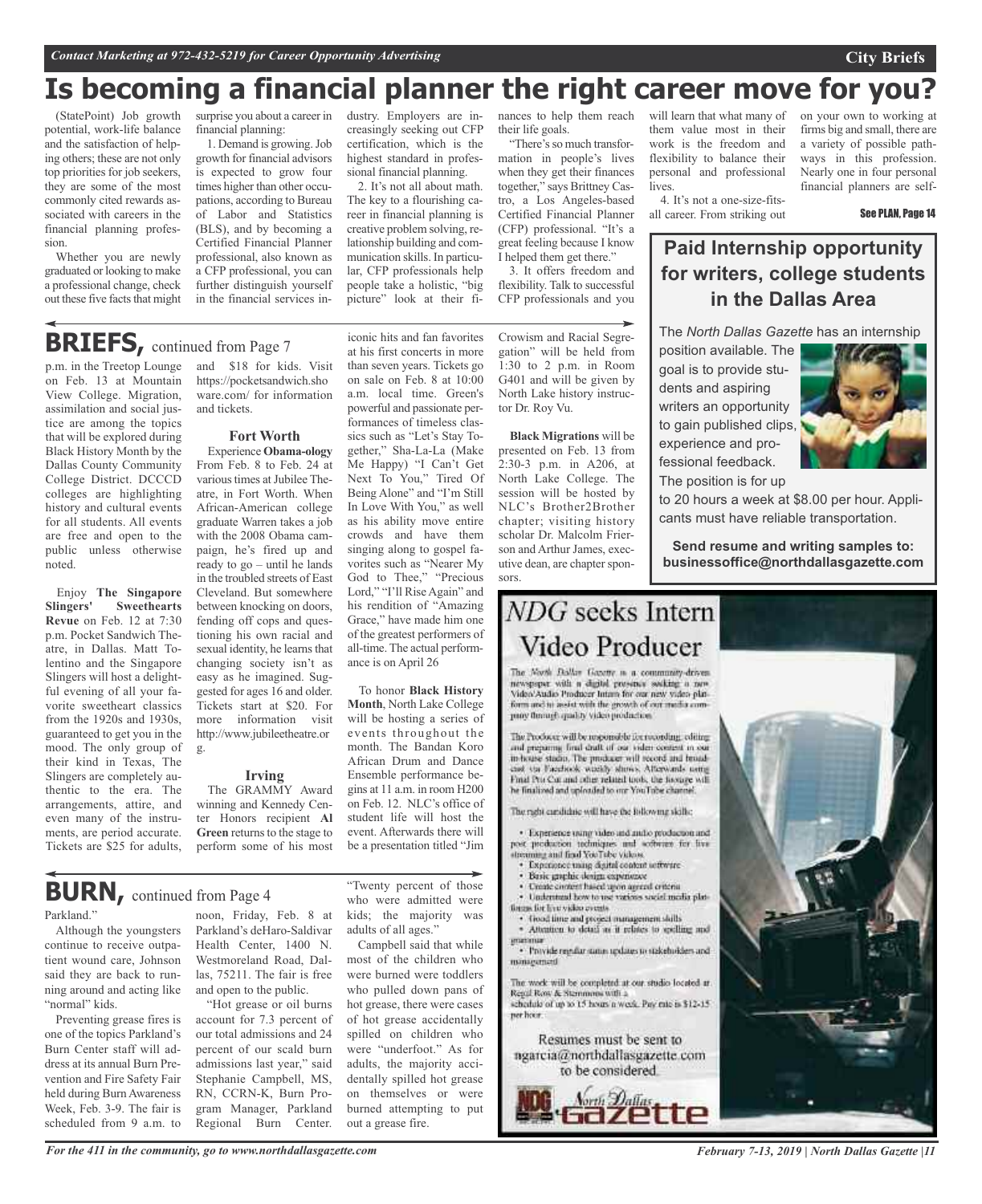**Team Lead**

ualinfoTech

MS+2 or BS+5 (CS or related IT) Exp. to include HP Quality Center, SOAP UI, Guidewire, and SQL De-

Available for employment at various

Send resume to Qualinfotech solutions Inc., 8951 Cypresswaters Blvd, Ste 160,

## **Plano council makes decision on new city manager**

Plano City Council members voted tonight to appoint Mark Israelson as Plano's new city manager. Israelson will replace City Manager Bruce Glasscock, who announced he will be retiring at the end of April.

"The Council and I are excited about what is to come," said Mayor Harry LaRosiliere. "Mark combines innovative thinking with a genuine understanding of Plano's culture of excellence. Those qualities makes him uniquely qualified to usher us into future."

Israelson has assumed a wide array of roles in his 19 years working for the City of Plano. He started as a budget analyst in October, 1999. He also served the City as assistant to the city manager, director of customer and utility services, assistant city manager and director of policy and government relations until he was named as a deputy city manager in 2015. In May of 2019, Israelson was appointed to senior deputy city manager. He also gained valuable experience, when Plano loaned his services to the City of Kilgore, Texas where he served as interim city manager for four months.

"I am truly honored and humbled to be selected by the City Council to lead this organization and be a part of the community I grew up in," said Israelson. "I look forward to working with the Mayor, Council and staff to

address the needs of the community and keep Plano the City of Excellence.

Glasscock says the organization will not miss a step in the transition. "I couldn't be happier council decided to appointment Mark," said

veloper.

Job Loc: Dallas, TX.

client sites in US.

Dallas, TX 75019

Glasscock. "Our organization prides itself on developing managers to advance internally. This is an excellent example of our success in this process. Mark has prepared himself over the years for this well-deserved appointment."

# **El Centro College hosts inaugural 'Top Pantry Chef Chopped Cook-off'**

In an effort to bring awareness to food insecurity among college students the El Centro College Adult Resource Center will host its inaugural "Top Pantry Chef Chopped Cook-off" on Feb. 13. The event will be at 12 p.m. in the Student Center.

The goal of the Cook-off is to educate students and staff about food insecurity and to share with the college community a few of the initiatives El Centro has taken to address these needs. Prior to the cook-off, an introduction of available student services will be given and staff will be conducting a

still remembers the day she first met Rainey. She remembered their conversa-

**AUTHOR,** continued from Page <sup>1</sup>

"He told me he couldn't sit down because he had ADHD," Scott said. "I told him he could control this

Scott remembers him as the boy who always asked her every day how he was doing before he left class. One thing he always did was share his stories about being made fun of at his for-

"I told him our policy at Rosa Parks Millbrook was that we did not make fun of anyone because we are all one big family and everyone is here to learn," Scott said. "From that point on he would do anything I asked him to do, and he would do

Jamarion's mother Kendra Rainey said she

tions about ADHD.

himself."

mer school.

it."

survey on food insecurities. Karen Stills, Interim Vice President of Student Services, and her team will be competing against Dr. Greg Morris, Vice President of Academic Affairs and his team for the honor of becoming El Centro's "Top Pantry Chef." The participants will not be aware of the dishes they will be preparing until it is revealed to them at the time of the event. A surprise ingredient from the Chaparral Food Pantry will be included in their baskets.

Special judges for the event include El Centro College Food & Hospitality In-

chose Lancaster ISD because she had heard great things about the district. Since coming to the district, she said he has better grades and has improved emotionally, physically and socially. "This has been the best decision I made for my son," Mrs. Rainey said. "The teachers at Lancaster ISD Rosa Parks Millbrook Elementary all sit down and take the time to work one on one with Jamarion which is something he didn't have at his previous district." Jamarion's book has topped Amazon Kids Books Best Seller Charts above even Harry Potter since it was released. Mrs. Rainey said he process has taken quite some work but they are very proud of the book. "I remember Jamarion ask me if there were other students at his school that were going through what he

stitute (FHI) Instructional Specialist Chef Nina Hunter and FHI Faculty Nutritionist Jessie Yearwood as well as celebrity Chef Ken Patrick.

Patrick has been featured on The Travel Channel, where he won the International "Fiery Foods Challenge" and is a celebrity chef of Steve Harvey's Mentoring Program in Dallas. He's a celebrity chef of The Tom Joyner Cruise, where he won "Battle of the Chefs, "competing against seven other celebrity chefs in the Bahamas, St. Thomas, Virgin Islands and the Turks & Caicos. He's also an Execu-

went through," Mrs. Rainey said. "I told him yes and he said he wanted to write a book to help bring awareness to what happened to him at his other school."

Jamarion said his love for books and his experience In Lancaster ISD has been a help to him writing his book.

"I was happy to be here at Rosa Parks Millbrook when I arrived," Jamarion said. "All my teachers here were nice to me and they were not mean to me like my other school."

Jamarion is now working on his second book which will detail why bullying is not a good thing. The book titled "No Bullying Zone" will be released very soon on Amazon and in hard copy as well. Jamarion's book can be purchased on his amazon page @ https://www.amazon.com/J amarion-Rainey/

tive Chef for Ehow.com, & Season 5 Winner of Guy's Grocery Games on Food Network, Double Award Winner of Okrapalooza Dallas, 1st Place Grand Champion of Bacon Bash Texas, & Brand Ambassador for Weber Grills, Pit Barrel Cooker Co, & FINEX Cast Iron Cookware.

Chef Ken is the founder of Ken Patrick Spice Rubs, based in Cedar Hill, Texas.



### **Ed Bell Construction Company**

*An Equal Opportunity Employer*

February 1, 2019

Ed Bell Construction is a Dallas based heavy highway contractor doing business in the North Texas market since 1963. With clients such as TxDOT, Dallas County Public Works, and the Cities of Dallas, Fort Worth, Richardson and Mansfield (plus many others), we have a strong backlog of work in the highway market locally.

- We are currently hiring for the following positions:
- **• Paving Machine Operator**
- **• Dozer Operator (Earthwork)**
- **• Excavator Operator (Underground)**
- **• Finishers (Structures, Paving)**
- **• Form Setters (Structures, Paving)**
- **• Laborers (Structures, Underground, Paving)**
- **• CDL Drivers (Water Truck, Fuel Truck, End Dump)** Available: multiple openings

Rate: Negotiable

Must have own transportation

Years of Experience required will vary, from 6 months to 2 years (depending on position)

**Physical and Drug Screen Required**

**Must have a Clear Background**

**Must be at least 18 years old (CDL Driver, 21 yrs)**

**Must apply in PERSON, Monday – Friday from 8am to 11am @ 10605 Harry Hines Blvd. Please visit our website: www.edbellconstruction.com/careers**

**Or email your resume to: careers@edbellconstruction.com**

*12 | February 7-13, 2019 | North Dallas Gazette*

*For the 411 in the community, go to www.northdallasgazette.com*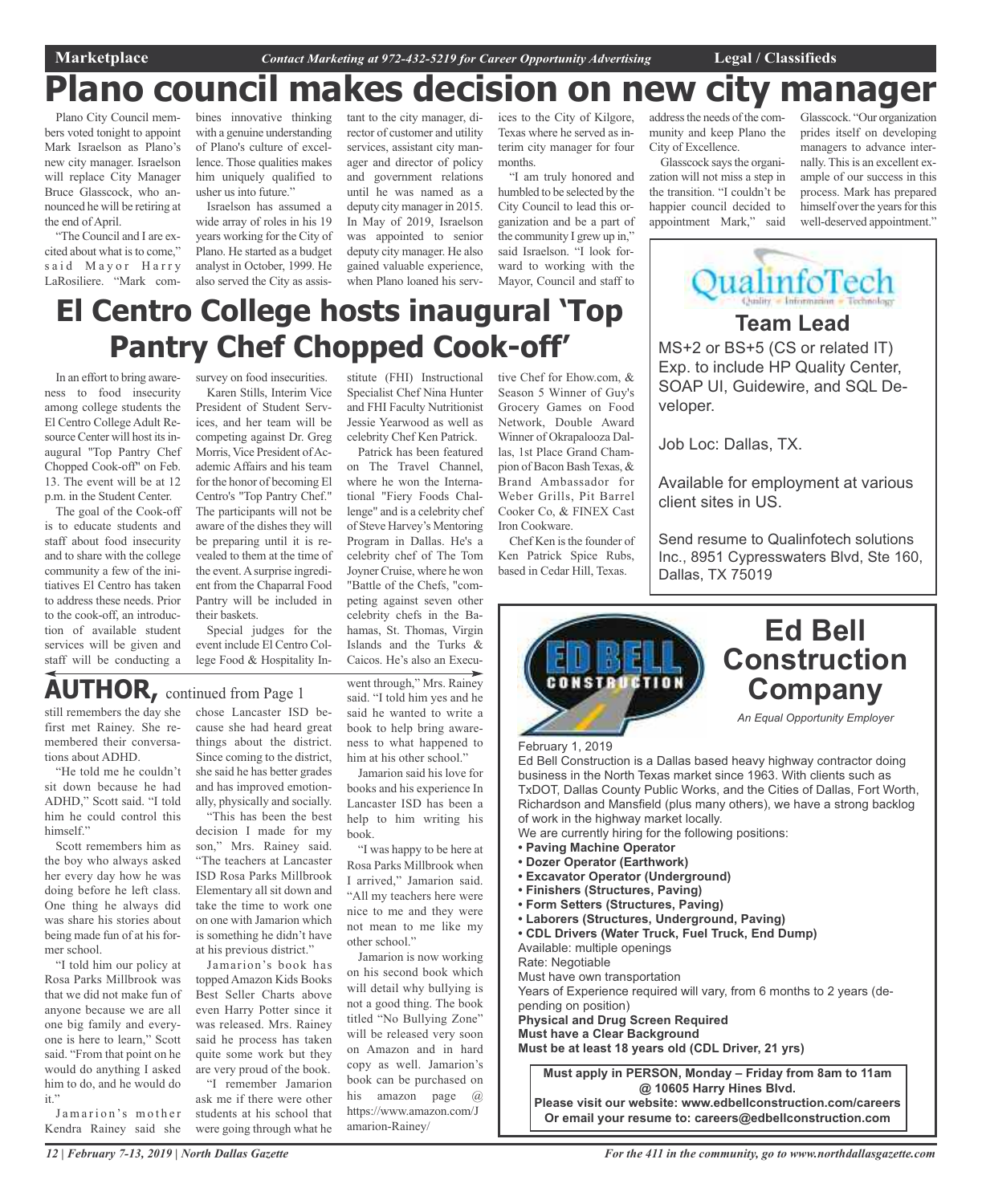# **Upcoming DFW area job fairs**

### **Feb. 8 Hiring Event - Customer Service**

The Hiring Event-Customer Service will take place on Feb. 8 from 9 a.m. to 5 p.m. at 741 N Grand Ave, in Gainesville. EZ-CORP family of brands, which includes EZPAWN, Value Pawn, and more, has grown into a leading provider of pawn loans in the United States and Mexico. We are passionate about customer service and our Team Members. They are currently hiring for Customer Service Representatives (Pawn Broker). The positions offer competitive pay based on experience with an opportunity to quickly increase your pay and position!

• Start your career as a Trainee in our 4-week paid training program and earn a \$.50 raise and promotion to Pawnbroker upon completion of the program

• Continue to grow your skills by entering our Pawnbroker Certification Program and earn an additional \$1/hour

• Excel and explore opportunities to promote to the Lead Pawnbroker (Shift Supervisor) positio

• Follow the Career Path and apply for a Store Manager in Training position which includes a 12 week training program to build the foundation to run your own store.

For more information apply on www.careerbuilder.com.

### **Feb. 12 Registered Nurse (RN)- Virtual Job Fair**

The Registered Nurse (RN)- Virtual Job Fair will be held on Feb. 12 from 8 a.m. to 9 a.m., 12 p.m. to 1 p.m., and 8 p.m. to 9 p.m. Searching for an employer whose high standards match your own? Then your destination is clear—choose an Medical City Healthcare. We share a mission, a commitment to the communities we serve and a standard of



excellence for providing compassionate patient care. And we've made it easy to learn more about our open nursing careers.

Chat with one of their recruiters from your smartphone, computer, or tablet, during whichever time works best for you! We have morning, afternoon and evening times currently available. Start the year on the right career path and register for a virtual hiring event today! You must have 1 year of nursing with an RN license. Please visit medicalcityhealthcare.com to sign up.

### **Feb. 13 Arlington Job Fair**

The Arlington Job Fair will be held on Feb. 13, from 11 a.m. to 2 p.m. at Holiday Inn Arlington NE-Rangers Ballpark, in Arlington. Open the doors of opportunity when you meet and interview with the top hiring companies in Arlington. This career fair will allow you to learn about the businesses that are hiring and what their hiring needs are. To register and find out more, visit Eventbrite.com.



Cashiers, Cooks, Grill, Line Servers, Shift Leaders will be held on Feb. 13, from 10 a.m. to 4 p.m. at 11560 Dallas Pkwy, in Frisco. TC Team Members enjoy great pay and benefits, vacation, team member discounts, and a place where you work with friends, connect with guests and feel great! Team Members will receive up to \$11/hour dependent on experience, and shift leaders will receive up to \$13/hour dependent on experience and certifications. There will be full-time and parttime positions. Walk-in's are welcome! When you arrive to the restaurant – please ask for the hiring

### **Feb. 13 Living Spaces Hiring Event**

event.

The Living Spaces Hiring Event will take place on Feb. 13, from 10 a.m. to 7 p.m. at the Lux Hotel, in Arlington. They will be holding interviews for the following positions: Service technician, dock checker, inbound and outbound pickers, outbound specialist, outbound and inbound su-

### TISEO PAVING COMPANY 419 E. Hwy. 80, Mesquite, TX 75150 Tel: (972) 289-0723 Fax (972) 216-5637 www.tiseopaving.com

Performing Concrete Street Paving in the Metroplex Area We Accept Subcontracting Bids For All Public Works Projects in the Dallas Area. We Are Accepting Applications for Concrete Mixer Drivers and Heavy Equipment Mechanics

**Equal Opportunity Employer** 

The Hiring Event pervisor, quality control supervisor, cpu lifts, lean/speed supervisor, administrative clerk, returns processor, inbound unloader, and maintence worker. Requirements: previous exp. with D/C or Lo-

gistics and HS diploma or equivalent plus any physical requirements needed. The entire interview process will last about 15 min. Completing our online application prior to the event is strongly encouraged and will speed up the process. Please bring your resume with you to the event. Dress code is Casual Business (jeans, button down, no tennis shoes). Please apply on https://www.livingspaces.c

### **Feb. 14 RecruitMilitary Veterans Job Fair**

om/company/careers.

The RecruitMilitary Veterans Job Fair will be held on Feb. 14, starting at 11 a.m. at AT&T Stadium, in Arlington. Veterans, Transitioning Military Personnel, National Guard and Reserve Members are invited to attend. To learn more

please visit https://bac.avature.net/events/ProjectDetail/RecruitMilitary-Dallas-Veterans-Job-Fair/557.



*www.cityofirving.org*

*The City of Irving does not discriminate on the basis of race, sex, religion, age or disability in employment or the provision of services.*



Sprint proposes to collocate wireless communications antennas at a top height of 106 feet on a 100-foot self-support communications tower at the approx. vicinity of 3604 S. Buckner Blvd, Dallas, Dallas County, Texas 75227. Public comments regarding potential effects from this site on historic properties may be submitted within 30 days from the date of this publication to: *Trileaf Corp, Yvelande Raymond, y.raymond@trileaf.com, 1051 Winderley Place, Suite 201, Maitland, FL 32751, 407-660-7840.*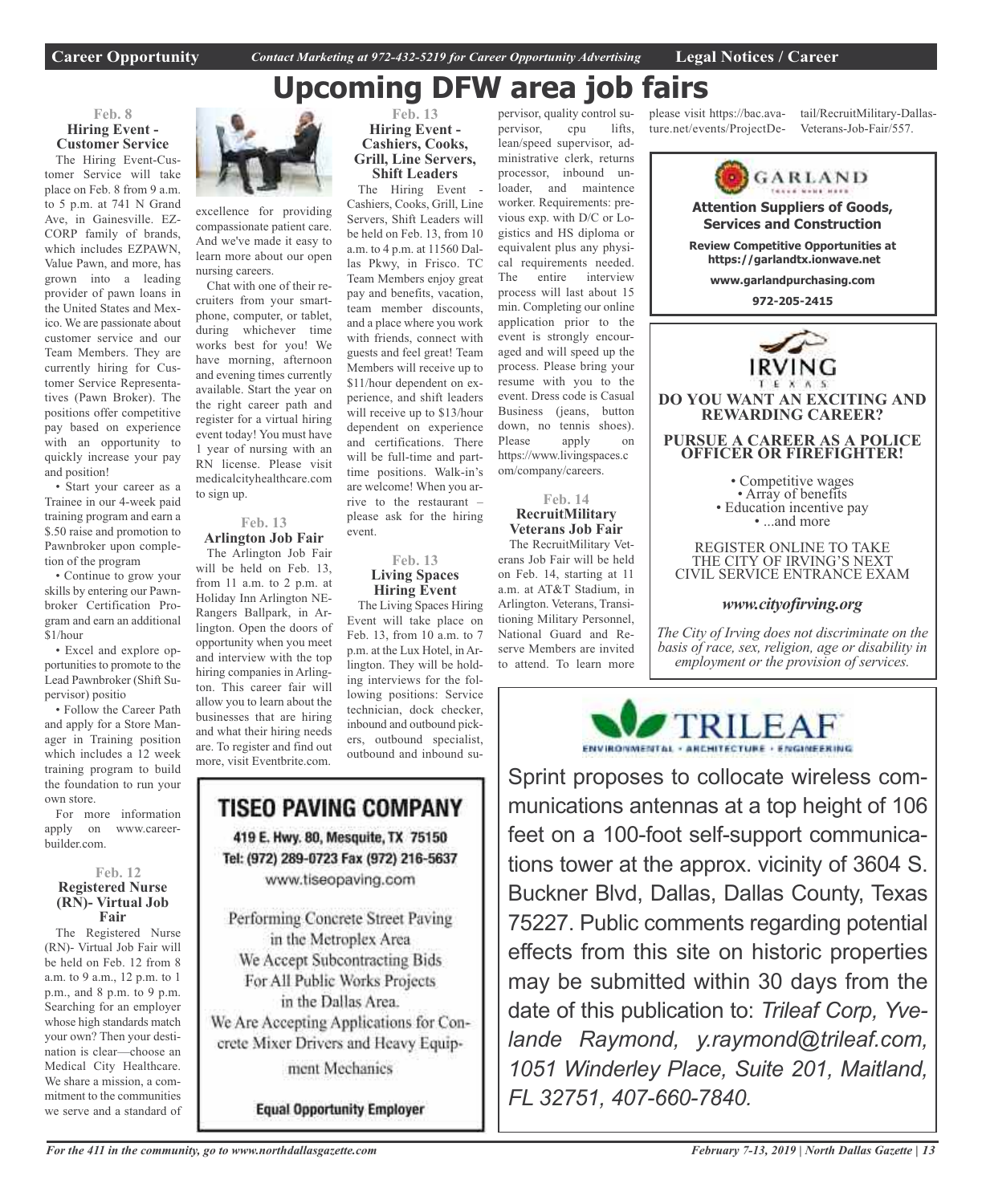### **Church Happenings** *For non-profit advertising rates, contact NDG Marketing at 972-432-5219*

### **BETHEL BIBLE FELLOWSHIP, CARROLLTON (A NEW PLACE TO BELONG)**

*NOTICE: New Year, New You, Pastor Woodson serves the community by providing "Professional Therapy and Counseling Services" on a "Sliding Fee" scale. To schedule an appointment call the Pastoral Counseling Center at 972-526-4525 or email the church at www.bethelbiblefelloswhip.org*

### **February 10, 9:45 a.m.**

Please join us in our quiet time, "Prayer and Meditation" followed by Morning Worship. You will be blessed and inspired as we celebrate service to God, our community and all mankind.

### **February 13, 7 pm**

Join us for Wednesday's Prayer and Bible Study Class with Senior Pastor Woodson, Pastor Larry Gardner and others as we complete the book "Boundaries" when to say yes or how to say no by Dr. Henry Cloud and Dr. John Townsend with supporting

### **PLAN,**

continued from Page 11 employed, according to BLS.

5. It allows you to build your future by helping others. From budgeting and planning for retirement to managing taxes and insurance coverage, financial planners help clients bring all the pieces of their financial lives together to achieve their dreams. But beyond the personal satisfaction of helping others, there are financial rewards, too. The median pay for personal financial plannersis \$89,000, according to BLS.

To learn more about financial planning careers, visit www.cfppro.org.

Consider your career goals. If they include growth potential, flexibility and the ability to be creative, a career in financial planning may be right for you.

chapters and verses. Spiritual maturity is God's desire for you; it's Time to Grow in the Word of God.

Dr. Terrance Woodson, Senior Pastor 1944 E. Hebron Parkway Carrollton, TX 75007 972-492-4300 www.bethelbiblefellowship.org

 $\overline{\phantom{a}}$  , and the set of the set of the set of the set of the set of the set of the set of the set of the set of the set of the set of the set of the set of the set of the set of the set of the set of the set of the s

### **FELLOWSHIP CHRISTIAN CENTER CHURCH IN ALLEN "THE SHIP"**

**February 10, 9:45 a.m.** You are invited to join us in our Sunday Morning Services as we praise and worship God in the Joycie Turner Fellowship Hall, followed by our Worship Services; and bring someone with you, you will be blessed. It's for God's glory and honor.

**February 13, 7 pm** Join us in our Wednesday's 12 Noon-Day Live, Prayer and Bible Study class and/or our Wednesday Night Live, Prayer and Bible Study at 7 p.m. to learn more about God's Word. Be encouraged by God's plan for your maturity and His glory; and most of all; be prepared to grow.

Dr. W. L. Stafford, Sr., Ed. D. Senior Pastor 2450 K Avenue #300 Plano, TX 75074 972-379-3287 www.theship3c.org

### **INSPIRING BODY OF CHRIST CHURCH, Let's Go Fishing! MATTHEW 4:19**

 $\overline{\phantom{a}}$  , and the set of the set of the set of the set of the set of the set of the set of the set of the set of the set of the set of the set of the set of the set of the set of the set of the set of the set of the s

**February 8, 8 p.m.** All men are invited to Men's Ministry meeting each Friday night at 7 p.m., (IBOC promotes proactive male leadership.)

**February 10, 10 a.m.** Please join us for our Baby Christening Service. And, don't forget to invite family



### **Cemetary Space Broker will make you offer on your cemetery plot**



• Inherited plot and can't sell it? • Bought plot years ago and your plans have changed? • Singles space or Side by Side spaces is okay. We will make you a "cash offer" on your cemetery plot today! If you get voice mail-leave message phone number and information on cemetery space. We will get back to you

**Call Us Today!!!!!!!! 972.432.5219**

and friends to join us for our p.m. for our Brazilian God's Word; and Serve God Morning Worship as we cel-Church.

ebrate our Lord and Savior,

**February 11 7 p.m.** You are invited to Monday School to see what God has to say to us and to ring in

7701 S Westmoreland Road

**MT. OLIVE CHURCH OF PLANO (MOCOP) (Uniting the Body of Christ for World Impact)**

**February 10, 10 a.m.** Join us for Morning Worship Service as we praise and worship God for His Honor and His glory. Don't forget to comeback at 7

Jesus Christ.

the New Year.

Pastor Rickie Rush

Dallas, TX 75237 972-372-4262 www.Ibocchurch.org  $\mathcal{L}=\mathcal{L}^{\mathcal{L}}$  , where  $\mathcal{L}^{\mathcal{L}}$  , we have the set of the set of the set of the set of the set of the set of the set of the set of the set of the set of the set of the set of the set of the set of the set of

### **February 13, 7 pm** You're invited to our New Year Wednesday's Bible Study class; you will learn what God has to say to us. Come to be encouraged by God's plan for your spir-

itual growth and His glory.

Dr. Sam Fenceroy, PhD Senior Pastor and Pastor Gloria Fenceroy 300 Chisholm Place Plano, TX 75075 972-633-5511 www.mocop.org

### **SHILOH MBC IN PLANO (WHERE COMMUNITY BECOMES FAMILY)**

 $\mathcal{L}_\text{max}$  , which is a set of the set of the set of the set of the set of the set of the set of the set of the set of the set of the set of the set of the set of the set of the set of the set of the set of the set of

Come and connect to God through Shiloh; grow in Christ through the study of

through service to each other and to the world. John 12:26.

Our church ministries offer opportunities for motivation and growth; join us and see. Be blessed of the Lord.

**February 10, 8 and 11 am** You are invited to our Worship Services as we honor God for His goodness and faithfulness

### **February 13, 7 pm**

You're invited to our Wednesday's Bible Study class; you will learn what God has to say to us. Come to be encouraged by God's plan for your spiritual growth and His glory.

Dr. Isaiah Joshua, Jr. Senior Pastor 920 E. 14th Street Plano, TX 75074 972-423-6695 www.smbcplano.org

NDG now has a "Special Advertising Package" for churches and non-profit organizations that need to let the community know about your Special Event.

### Opportunity You Can Measure...

### **Church Events**

- Church Anniversary
- Pastor's Anniversary
- Women's Day
- Men's Day

### **Non-Profit Org. Events**

- Fundraisers
- (Concerts)
- Special Events
- (Personal or Community)

### Special Rate \$199

(Black & White, per insertion) Ad size - 4.905"x 6"(Quarter Page, B&W) (NOTE: Color Ad \$75 extra per inserion) Production disclaimer - NDG ad meake-ready is not included in promotion. Layout/production of "copy ready"ad will be a nominal extra cost. E-mail ad copy to: Marketing@NorthDallasGazette.com or call our Marketing Department today!

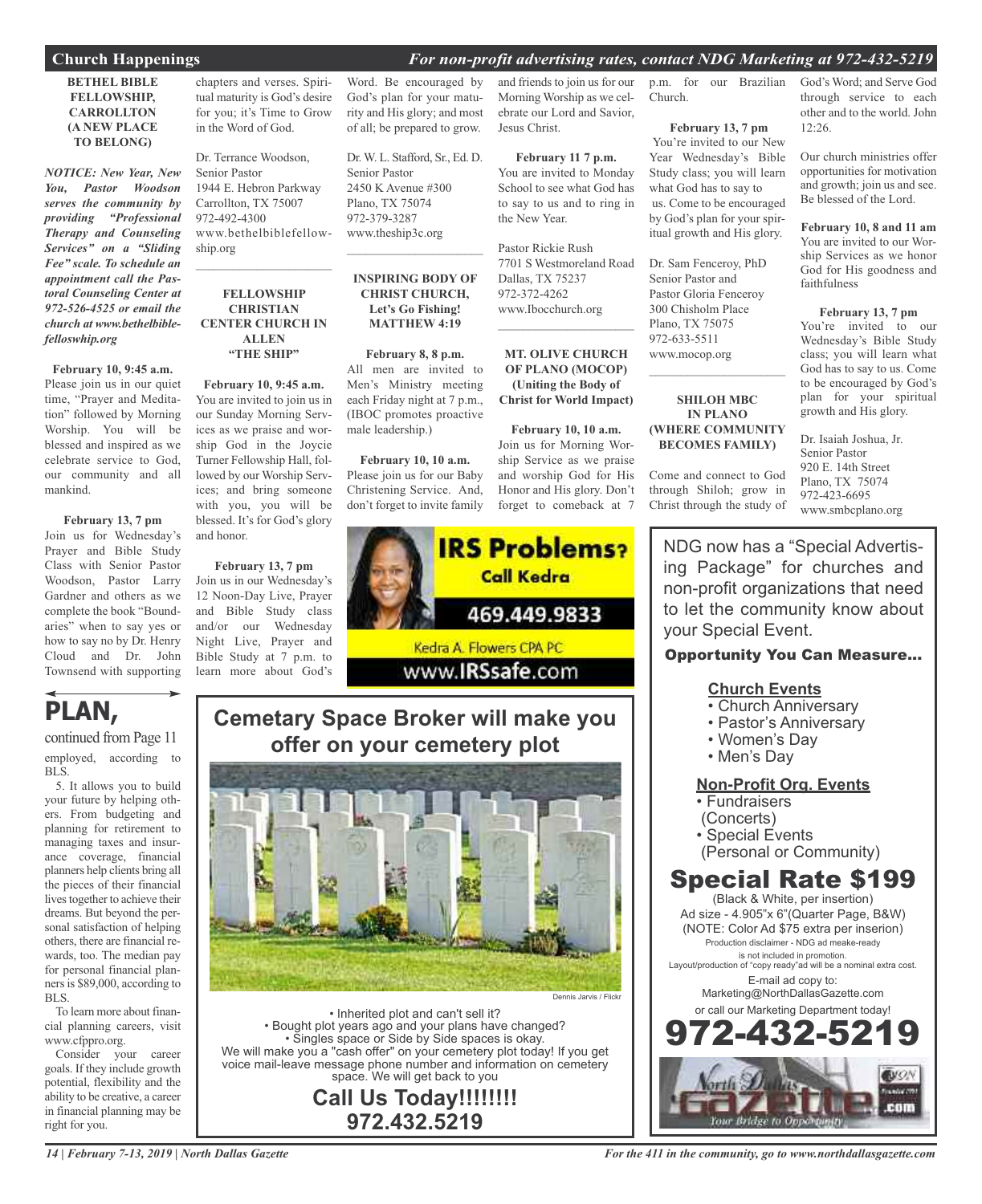# **Black History Month**



*Send email to: businessoffice@ northdallasgazette.com to sign up for Sister Tarpley's weekly electronic newsletter.*

February is "Our nation's" observation of Black History Month. The 2019 theme is: "Black Migrations" Tracking the continuous movement of Black people from the American South to the industrialized North and beyond."

It is disheartening to think of the controversy surrounding this very important Month in America.

Some people say that, "We were given the shortest month of the year to celebrate our history" it was to celebrate the birthdays of Frederick Douglass and Abraham Lincoln. This is not just Black History that we are celebrating, not just America's history, but history of the world.

Many great and useful inventions that are being used worldwide, and that are taken for granted were invented by Black people. The cell phone (Henry T. Sampson and his "gammaelectric cell") was invented by a Black man.

The first open heart, surgery (Vivien Thomas a surgical technician who developed the procedures used to treat blue baby syndrome in the 1940s) to name essential things that are in use today.

Some people think that it's by pure accident that some Black citizens, not the same ones that we hear about year after year; have done anything worthwhile.

There are others that easily accept that we have a few famous entertainers, sports figures and a few entrepreneurs making millions of dollars; but they are slow to recognize that there are many Blacks that have excelled, and are continuing to excel and invent devices.

They use math and sci-

ence to make a difference in how we live, work, play and entertain today.

As a retired teacher, I too wish that all history of great magnitude is put in our textbooks, especially Black history, which is American's history; in spite of what we have been taught.

But wishing it is not going to get the information in our textbooks on the grand scale that it needs to be (School Districts in Texas and California, they are the largest buyers of textbooks; they could insist and get their request granted.

The story of Carter G.



Woodson, Father of Black History (December 1875 – April 1950, is a captivating and inspiration story in itself.

Dr. Woodson said, "Those who have no record of what their forebears have accomplished lose the inspiration which comes from the teaching of biography and history."

THE BLACK ACADEMY OF ARTS AND LETTERS

When Dr. Woodson established Negro History week in 1926, he

realized the importance of providing a theme to focus the attention of

the public. The intention has never been to dictate or limit the exploration of the Black experience, but to bring to the public's attention the impor-

**DALLAS** 

tant developments that merit emphasis.

He believed that Blacks should know their past in order to participate intelligently in the affairs in our country.

Dr. Woodson strongly believed that Black history which others (even some Black people) have tried so

diligently to erase—is a firm foundation for young Black people to build on in order to become productive citizens of our society.

Prior to "Negro History WEEK." Dr. Woodson and several of his friends established The Association for

#### See TARPLEY, Page 16



reflect on the past with **Historical Perspectives from Sister Tarpley** Hear what it was like growing up in <sup>a</sup> very different Dallas when Booker T. Washington was <sup>a</sup> black school. Sister Tarpley graduated frm there and went on to college and later became

<sup>a</sup> city councilmember in Carrollton.











Istali Joshua, Jr. *Pastar* 

SMBC: A church Focused on Excellence while Teaching the Word. Preaching the Gospel, Reaching the World

Worship Times: 8 and 11 a.m. Sunday School: 9:45 a.m. Mid-week: Wednesday at 7:00 p.m. Youth Church: Every 3rd, 4th, and 5th Sunday at 10:45 a.m. AWANA: Wednesday at 6:30 p.m. Contact Information: 972-423-6695 www.smbcplano.org